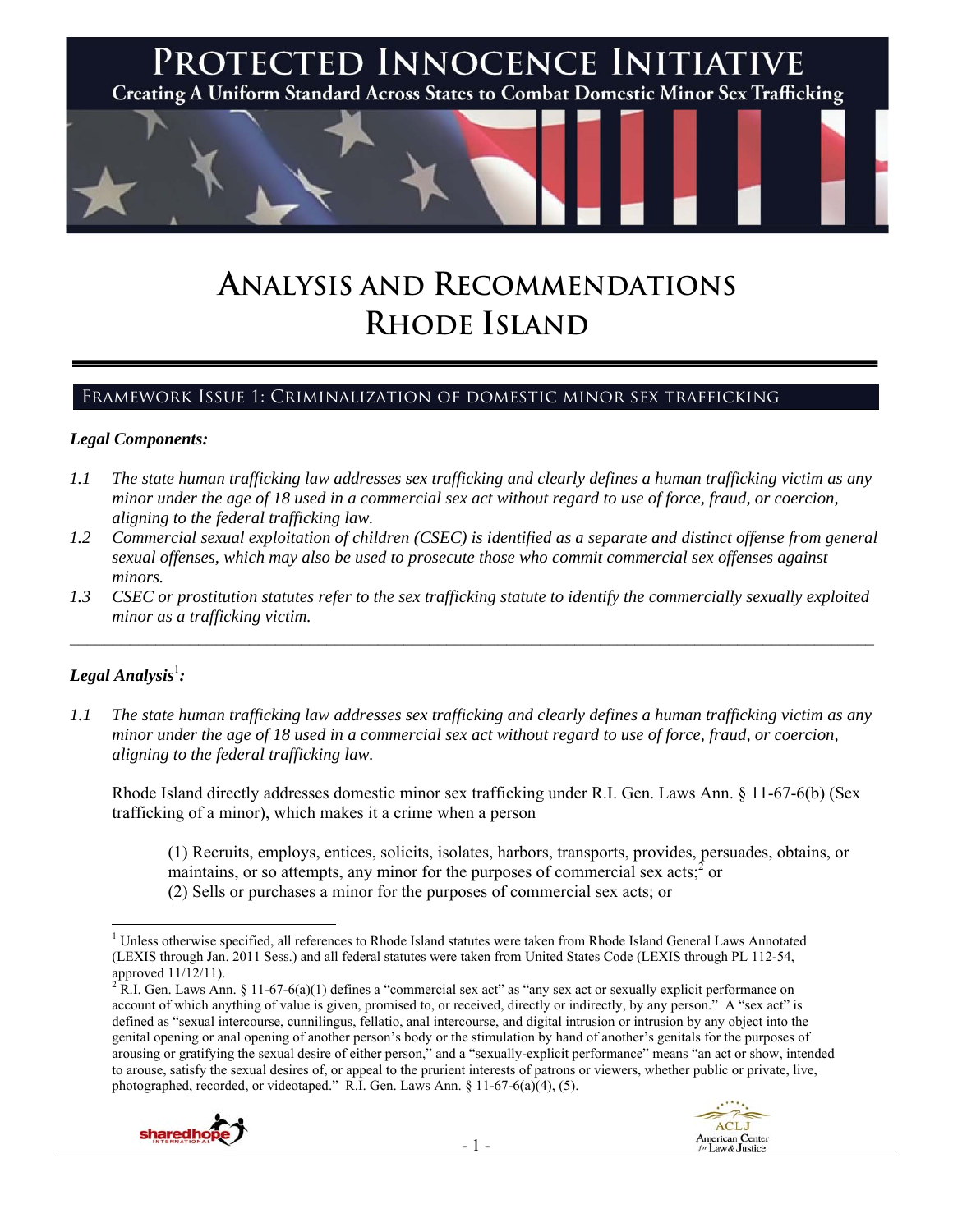(3) Benefits, financially or by receiving anything of value, from participation in a venture which has engaged in an act described in subdivision  $(1)$  or  $(2)$ .<sup>3</sup>

Under the provisions of R.I. Gen. Laws Ann.  $\S$  11-67-6, there is no requirement to show that the minor<sup>4</sup> was forced, coerced, or deceived into committing the commercial sex act.

An offender who "commit[s] sex trafficking of a minor, shall be guilty of a felony" punishable by imprisonment up to 40 years, a fine not to exceed \$40,000, or both.<sup>5</sup> R.I. Gen. Laws Ann. § 11-67-6(c). In addition, pursuant to R.I. Gen. Laws Ann. § 11-67-6(d), anyone who "[o]bstructs, or attempts to obstruct, or in any way interferes with or prevents the enforcement of this section shall be guilty of a felony" punishable by imprisonment up to 20 years, a fine not to exceed \$20,000, or both.

*1.2 Commercial sexual exploitation of children (CSEC) is identified as a separate and distinct offense from general sexual offenses, which may also be used to prosecute those who commit commercial sex offenses against minors.*

Four laws treat CSEC as distinct crimes in Rhode Island:

- 1. R.I. Gen. Laws Ann. § 11-9-1(c) (Exploitation for commercial or immoral purposes) makes it illegal for a person to "exhibit, use, employ or . . . in any manner or under pretense so exhibit, use, or employ any child under the age of eighteen (18) years to any person for the purpose of prostitution or for any other lewd or indecent act." A violation of R.I. Gen. Laws Ann. § 11-9-1(c) is punishable by imprisonment up to 20 years, a fine not to exceed \$20,000, or both. R.I. Gen. Laws Ann. § 11-9-1(c).
- 2. R.I. Gen. Laws Ann. § 11-9-1(b) (Exploitation for commercial or immoral purposes) makes it illegal to

in any manner or under any pretense sell, distribute, let out or otherwise permit any child under eighteen (18) years of age to be used in any book, magazine, pamphlet, or other publication, or in any motion picture film, photograph or pictorial representation, in a setting which taken as a whole suggests to the average person that the child has engaged in, or is about to engage in any sexual act, which shall include, but not be limited to, sodomy, oral copulation, sexual intercourse, masturbation, or bestiality . . . .

A first violation of R.I. Gen. Laws Ann. § 11-9-1(b) is punishable by imprisonment up to 10 years, a fine not to exceed \$10,000, or both, while a subsequent violation is punishable by imprisonment up to 15 years, a fine not to exceed \$15,000, or both. R.I. Gen. Laws Ann. § 11-9-1(b).

3. R.I. Gen. Laws Ann. § 11-9-2 (Employment of children for unlawful purposes) makes it illegal for a person to "take, receive, hire, employ, exhibit, or have in custody, or . . . cause to be taken, hired, employed, exhibited, or held in custody, any child under the age of sixteen (16) years, for any of the purposes prohibited in § 11-9-1 [Exploitation for commercial or immoral purposes]." A violation of R.I. Gen. Laws

<sup>4</sup> R.I. Gen. Laws Ann. § 11-67-6(a)(2) provides that a minor includes all persons under 18.

<sup>&</sup>lt;sup>5</sup> Enhanced penalties apply to "habitual criminals" under R.I. Gen. Laws Ann. § 12-19-21 (Habitual criminals). A "habitual criminal" is defined in R.I. Gen. Laws Ann. § 12-19-21(a) as "any person who has been previously convicted in this or any other state of two (2) or more felony offenses arising from separate and distinct incidents and sentenced on two (2) or more occasions to serve a term in prison [who] is, after the convictions and sentences, convicted in this state of any offense punished by imprisonment for more than one year." A hearing must be held after the conviction of the most recent offense to determine if the person is a habitual criminal. R.I. Gen. Laws Ann. § 12-19-21(b). A finding that a person is a habitual criminal subjects that person to imprisonment up to 25 years, "in addition to any sentence imposed for the offense of which he or she was last convicted." R.I. Gen. Laws Ann. § 12-19-21(a). Rhode Island law also provides that "[a]s a part of or in lieu of the sentences otherwise provided by law," unless a statute specifies to the contrary, the court may sentence a person to conditional or unconditional probation, supervised probation, intensive supervision probation, community confinement, a minimum security facility, a fine, or any combination of those already listed. R.I. Gen. Laws Ann. § 12-19-23.2(a).



 <sup>3</sup> R.I. Gen. Laws Ann. § 11-67-6(b) does not expressly state that the specified conduct constitutes "sex trafficking of a minor;" however, this report assumes such conduct is considered "sex trafficking" under R.I. Gen. Laws Ann. § 11-67-6(c).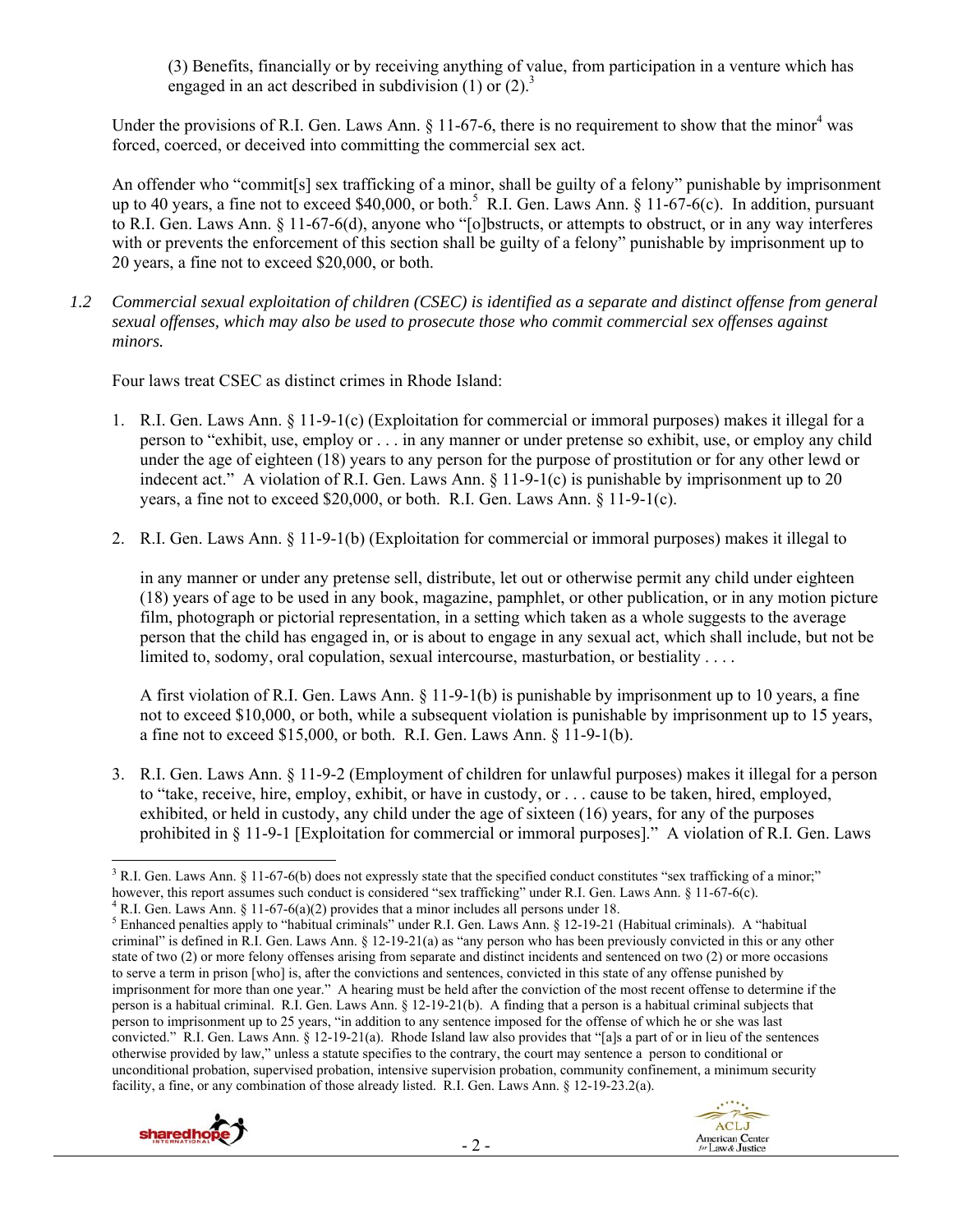Ann. § 11-9-2 is a misdemeanor punishable "for every such offense in the manner provided in that section." R.I. Gen. Laws Ann. § 11-9-2.

4. R.I. Gen. Laws Ann. § 11-37-8.8(a) (Indecent solicitation of a child) provides that "[a] person is guilty of indecent solicitation of a child if he or she knowingly solicits<sup>6</sup> another person under eighteen (18) years of age or one whom he or she believes is a person under eighteen (18) years of age for the purpose of engaging in an act of prostitution." A violation is punishable by imprisonment of at least 5 years. R.I. Gen. Laws Ann. § 11-37-8.9.

Several other laws, although not expressly commercial in nature, also may be applicable in cases involving the commercial sexual exploitation of a child:

- 1. R.I. Gen. Laws Ann. § 11-37-6 (Third degree sexual assault) states, "A person is guilty of third degree sexual assault if he or she is over the age of eighteen (18) years and engaged in sexual penetration with another person over the age of fourteen (14) years and under the age of consent, sixteen (16) years." A violation is punishable by imprisonment up to 5 years. R.I. Gen. Laws Ann. § 11-37-7.
- 2. R.I. Gen. Laws Ann. § 11-37-8.1 (First degree child molestation sexual assault) states, "A person is guilty of first degree child molestation sexual assault if he or she engages in sexual penetration with a person fourteen (14) years of age or under." A violation is punishable by imprisonment between 25 years to life.<sup>7</sup> R.I. Gen. Laws Ann. § 11-37-8.2.8
- 3. R.I. Gen. Laws Ann. § 11-37-8.3 (Second degree child molestation sexual assault) states, "A person is guilty of a second degree child molestation sexual assault if he or she engages in sexual contact<sup>9</sup> with another person fourteen (14) years of age or under." A violation is punishable by imprisonment between 6– 30 years.10 R.I. Gen. Laws Ann. § 11-37-8.4.
- *1.3 CSEC or prostitution statutes refer to the sex trafficking statute to identify the commercially sexually exploited minor as a trafficking victim.*

Neither the CSEC statutes nor the sexual offenses identified in Section 1.2 refer to R.I. Gen. Laws Ann. § 11- 67-6 (Sex trafficking of a minor).

<sup>10</sup> *See supra* note 8.



 6 R.I. Gen. Laws Ann. § 11-37-8.8(b) defines "solicit" and "solicitation" as "to command, authorize, urge, incite, request, or advise another to perform an act by any means including, but not limited to, in person, over the phone, in writing, by computer, through the Internet, or by advertisement of any kind."

 $^7$  Additionally, a person who commits first degree child molestation assault against a child 12 or under after January 1, 2007 "shall be electronically monitored via an active global positioning system for life and, as a condition of parole and probation, and for the duration of any period of his or her probation following his or her parole shall attend a sex offender treatment program to address his or her criminally offensive behavior." R.I. Gen. Laws Ann.

<sup>§ 11-37-8.2.1(</sup>b)(1). The same requirements may apply if a person commits the offense against a child 14 or under if that person has previously been convicted of first or second degree child molestation sexual assault. R.I. Gen. Laws Ann. § 11-37- $8.2.1(b)(2)$ , (g).

 $8$  Pursuant to R.I. Gen. Laws Ann.  $\S$  11-37-10 (Subsequent offenses),

If a person is convicted of a second or subsequent offense under the provisions of §§ 11-37-2 (First degree sexual assault), 11-37-4 (Second degree sexual assault), 11-37-8 (Indecent solicitation of a child), 11-37-8.1 (First degree child molestation sexual assault), and 11-37-8.3 (Second degree child molestation sexual assault), the sentence imposed under these sections for the second or subsequent offenses shall not be less than twice the minimum number of years of

sentence for the most recent offense.<br><sup>9</sup> R.I. Gen. Laws Ann. § 11-37-1(7) defines "sexual contact" as "the intentional touching of the victim's or accused's intimate parts, clothed or unclothed, if that intentional touching can be reasonably construed as intended by the accused to be for the purpose of sexual arousal, gratification, or assault."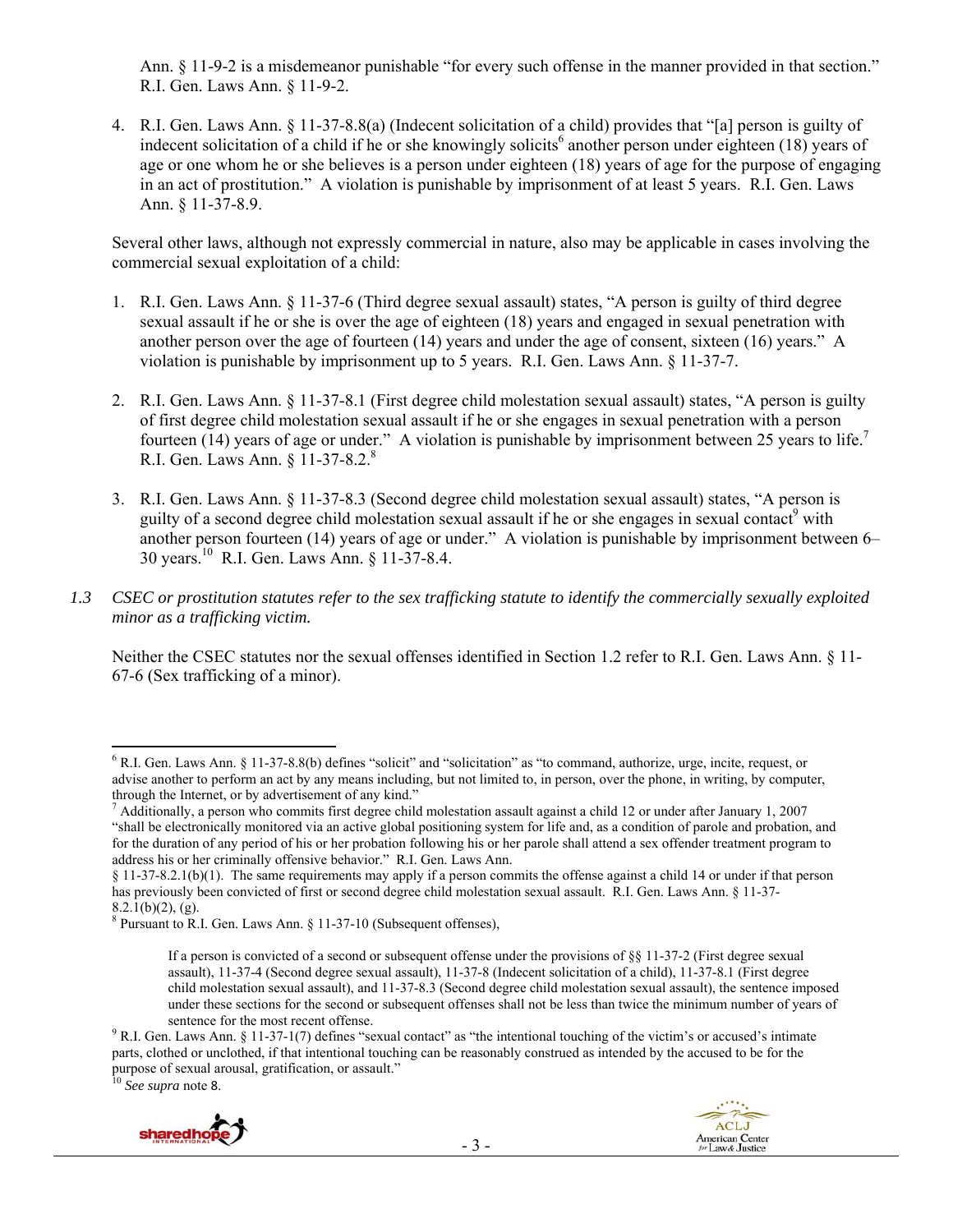1.3.1 Recommendation: Amend R.I. Gen. Laws Ann. § 11-9-1 (Exploitation for commercial or immoral purposes), § 11-9-2 (Employment of children for unlawful purposes), and § 11-37-8.8(a) (Indecent solicitation of a child) to refer to R.I. Gen. Laws Ann. § 11-67-6 (Sex trafficking of a minor) to clarify the status of persons under 18 involved in commercial sexual activity as trafficking victims.

# **Framework Issue 2: Criminal provisions addressing demand**

## *Legal Components:*

- *2.1 The state sex trafficking law can be applied to buyers of commercial sex acts with a victim of domestic minor sex trafficking.*
- *2.2 Buyers of commercial sex acts with a minor can be prosecuted under CSEC laws.*
- *2.3 Solicitation of prostitution laws differentiate between buying sex acts with an adult and buying sex acts with a minor under 18.*
- *2.4 Penalties for buyers of commercial sex acts with minors are as high as federal penalties.*
- *2.5 Using the Internet to lure, entice, or purchase, or attempt to lure, entice, or purchase commercial sex acts with a minor is a separate crime or results in an enhanced penalty for buyers.*
- *2.6 No age mistake defense is permitted for a buyer of commercial sex acts with any minor under 18.*
- *2.7 Base penalties for buying sex acts with a minor are sufficiently high for all minors under 18 and not reduced for older minors.*
- *2.8 Financial penalties for buyers of commercial sex acts with minors are sufficiently high to make it difficult for buyers to hide the crime.*
- *2.9 Buying and possessing child pornography carries penalties as high as similar federal offenses.*
- *2.10 Convicted buyers of commercial sex acts with minors and child pornography are required to register as sex offenders*.

 $\mathcal{L}_\mathcal{L} = \{ \mathcal{L}_\mathcal{L} = \{ \mathcal{L}_\mathcal{L} = \{ \mathcal{L}_\mathcal{L} = \{ \mathcal{L}_\mathcal{L} = \{ \mathcal{L}_\mathcal{L} = \{ \mathcal{L}_\mathcal{L} = \{ \mathcal{L}_\mathcal{L} = \{ \mathcal{L}_\mathcal{L} = \{ \mathcal{L}_\mathcal{L} = \{ \mathcal{L}_\mathcal{L} = \{ \mathcal{L}_\mathcal{L} = \{ \mathcal{L}_\mathcal{L} = \{ \mathcal{L}_\mathcal{L} = \{ \mathcal{L}_\mathcal{$ 

## *Legal Analysis:*

*2.1 The state sex trafficking law can be applied to buyers of commercial sex acts with a victim of domestic minor sex trafficking.*

R.I. Gen. Laws Ann. § 11-67-6(b)(2) (Sex trafficking of a minor), applies to buyers of sex with domestic minor sex trafficking victims. That section expressly makes it a crime when a person "purchases a minor for the purposes of commercial sex acts." A buyer of sex with a minor will be guilty without regard to whether the victim was forced, deceived, or coerced into committing the commercial sex  $act<sup>11</sup>$ . A violation is punishable by imprisonment up to 40 years, a fine not to exceed \$40,000, or both. R.I. Gen. Laws Ann. § 11-67-6(c).

*2.2 Buyers of commercial sex acts with a minor can be prosecuted under CSEC laws.* 

Several CSEC laws apply to the crime of buying sex with a minor, but they do not refer to R.I. Gen. Laws Ann. § 11-67-6(b)(2) (Sex trafficking of a minor). R.I. Gen. Laws Ann. § 11-37-8.8(a) (Indecent solicitation of a child) makes it illegal for a person to solicit<sup>12</sup> a child "for the purpose of engaging in an act of prostitution."



 <sup>11</sup> *See supra* Section 1.1 for a full description of the substantive provisions of R.I. Gen. Laws Ann. § 11-67-6. <sup>12</sup> *See* definition of "solicit" *supra* note 6.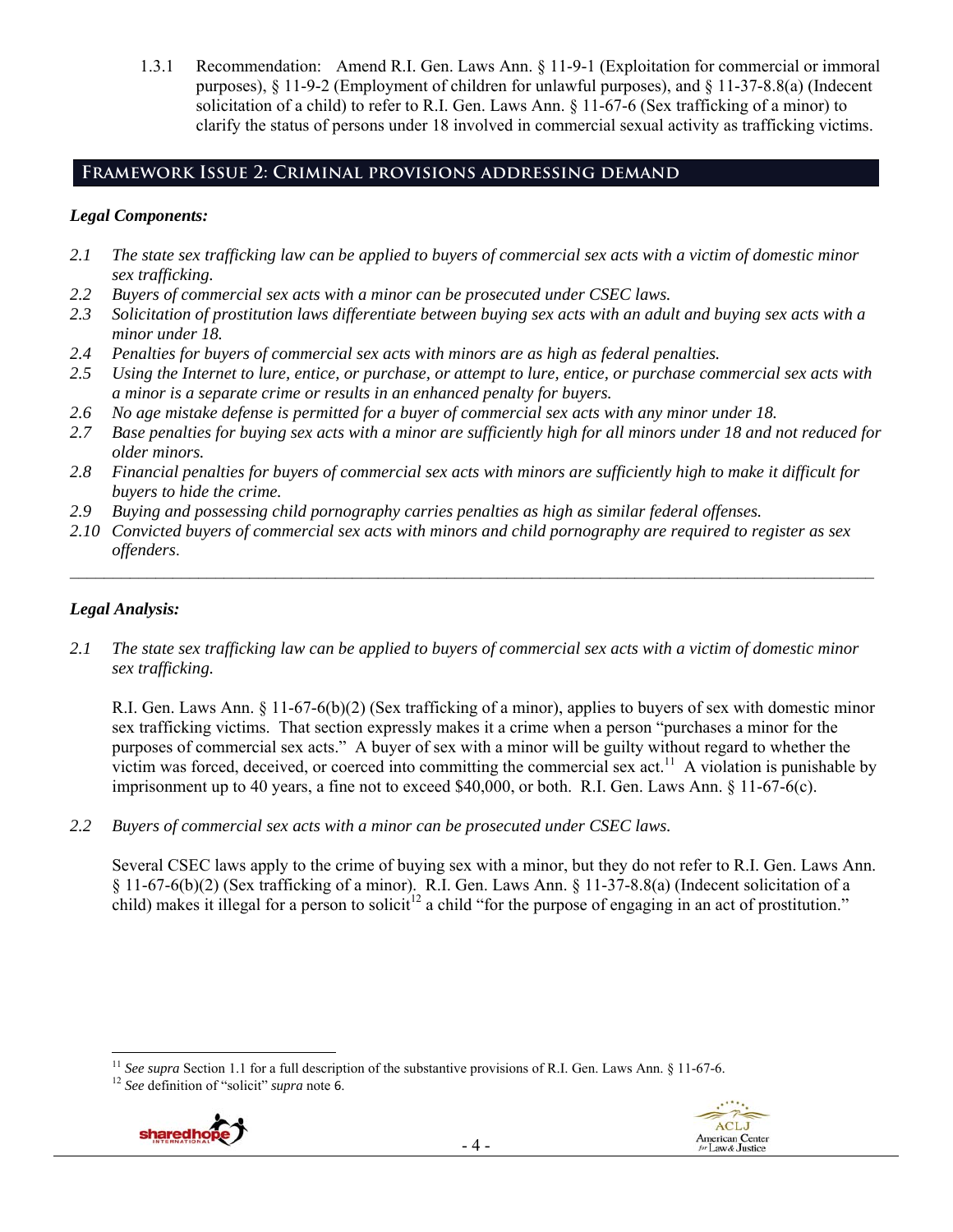*2.3 Solicitation of prostitution laws differentiate between buying sex acts with an adult and buying sex acts with a minor under 18.* 

Rhode Island law differentiates between buying sex with an adult and buying sex with a minor. R.I. Gen. Laws Ann. § 11-37-8.8(a) (Indecent solicitation of a child) applies where a buyer "solicits" a child under 18 for prostitution purposes.<sup>13</sup> A conviction of solicitation is punishable by imprisonment for at least 5 years.

In contrast, Rhode Island's age-neutral solicitation statute, R.I. Gen. Laws Ann. § 11-34.1-3(a) (Procurement of sexual conduct for a fee) is punishable by imprisonment up to 1 year, a fine of \$250–\$1,000, or both, but a subsequent violation is punishable by imprisonment up to 1 year, a fine of \$500–\$1,000, or both. R.I. Gen. Laws Ann. § 11-34.1-3(a), (b). Additionally, R.I. Gen. Laws Ann. § 11-34.1-6(a) (Soliciting from motor vehicles for indecent purposes—Forfeiture of motor vehicle) may apply regardless of the age of the person solicited, and makes it "unlawful for any person, while an operator or passenger in a motor vehicle to stop, or attempt to stop another vehicle or pedestrian, or to engage or attempt to engage persons in another vehicle or pedestrians in conversation, for the purposes of prostitution or other indecent act, or to patronize, induce, or otherwise secure another person to commit any commercial sexual activity." A violation is punishable by imprisonment up to 6 months, a fine of \$500–\$1,000, or both, but a subsequent conviction is punishable by imprisonment up to 1 year and a fine of \$750–\$1,000. The fine for a subsequent conviction may not be suspended. R.I. Gen. Laws Ann. § 11-34.1-6(a), (b).

#### *2.4 Penalties for buyers of commercial sex acts with minors are as high as federal penalties.*

A violation of R.I. Gen. Laws Ann. § 11-67-6(b)(2) (Sex trafficking of a minor) is punishable by imprisonment up to 40 years, a fine not to exceed \$40,000, or both. R.I. Gen. Laws Ann. § 11-67-6(c). A conviction for violating a R.I. Gen. Laws Ann. § 11-37-8.8(a) (Indecent solicitation of a child) is punishable by imprisonment of at least 5 years. R.I. Gen. Laws Ann. § 11-37-8.9.

In comparison, if the victim is under the age of 14, a conviction under the Trafficking Victims Protection Act  $(TVPA)$ ,<sup>14</sup> for child sex trafficking is punishable by 15 years to life imprisonment and a fine not to exceed \$250,000. 18 U.S.C. §§ 1591(b)(1), 3559(a)(1), 3571(b)(3). If the victim is between the ages of 14–17, a conviction is punishable by 10 years to life imprisonment and a fine not to exceed \$250,000. 18 U.S.C. §§ 1591(b)(2), 3559(a)(1), 3571(b)(3). A conviction is punishable by mandatory life imprisonment, however, if the buyer has a prior conviction for a federal sex offense<sup>15</sup> against a minor. 18 U.S.C. §  $3559(e)(1)$ . To the extent buyers can be prosecuted under other federal CSEC laws,<sup>16</sup> a conviction is punishable by penalties ranging from a fine not to exceed \$250,000 to life imprisonment and a fine not to exceed \$250,000.<sup>17</sup>

<sup>&</sup>lt;sup>17</sup> 18 U.S.C. §§ 2251A(b) (conviction punishable by imprisonment for 30 years to life and a fine), 2251(e) (conviction punishable by imprisonment for 15–30 years and a fine), 2423(a) (conviction punishable by imprisonment for 10 years to life and a fine),  $2422(a)$  (conviction punishable by a fine, imprisonment up to 20 years, or both),  $2252(a)(2)$ , (4) (stating that a conviction under subsection (a)(2) is punishable by imprisonment for 5–20 years and a fine, while a conviction under subsection (a)(4) is



 <sup>13</sup> See supra Section 1.2 for a full description of the substantive provisions of R.I. Gen. Laws Ann. § 11-37-8.8(a),

<sup>§ 11-9-1,</sup> and § 11-9-2.

<sup>&</sup>lt;sup>14</sup> Trafficking Victims Protection Act (TVPA) of 2000, Pub. L. No. 106-386, 114 Stat. 1464, 1466 (codified in scattered sections of 18 and 22 U.S.C.).

<sup>&</sup>lt;sup>15</sup> Pursuant to 18 U.S.C. § 3559(e)(2), "federal sex offense" is defined as

an offense under section 1591 [18 USCS § 1591] (relating to sex trafficking of children), 2241 [18 USCS § 2241] (relating to aggravated sexual abuse), 2242 [18 USCS § 2242] (relating to sexual abuse), 2244(a)(1) [18 USCS § 2244(a)(1)] (relating to abusive sexual contact), 2245 [18 USCS § 2245] (relating to sexual abuse resulting in death), 2251 [18 USCS § 2251] (relating to sexual exploitation of children), 2251A [18 USCS § 2251A] (relating to selling or buying of children), 2422(b) [18 USCS § 2422(b)] (relating to coercion and enticement of a minor into prostitution), or 2423(a) [18 USCS § 2423(a)] (relating to transportation of minors).<br><sup>16</sup> 18 U.S.C. §§ 2251A(b) (Selling or buying of children), 2251(a) (Sexual exploitation of children), 2423(a) (Transportation of a

minor with intent for minor to engage in criminal sexual activity),  $2422(a)$  (Coercion and enticement),  $2252(a)(2)$ ,  $(a)(4)$  (Certain activities relating to material involving the sexual exploitation of minors).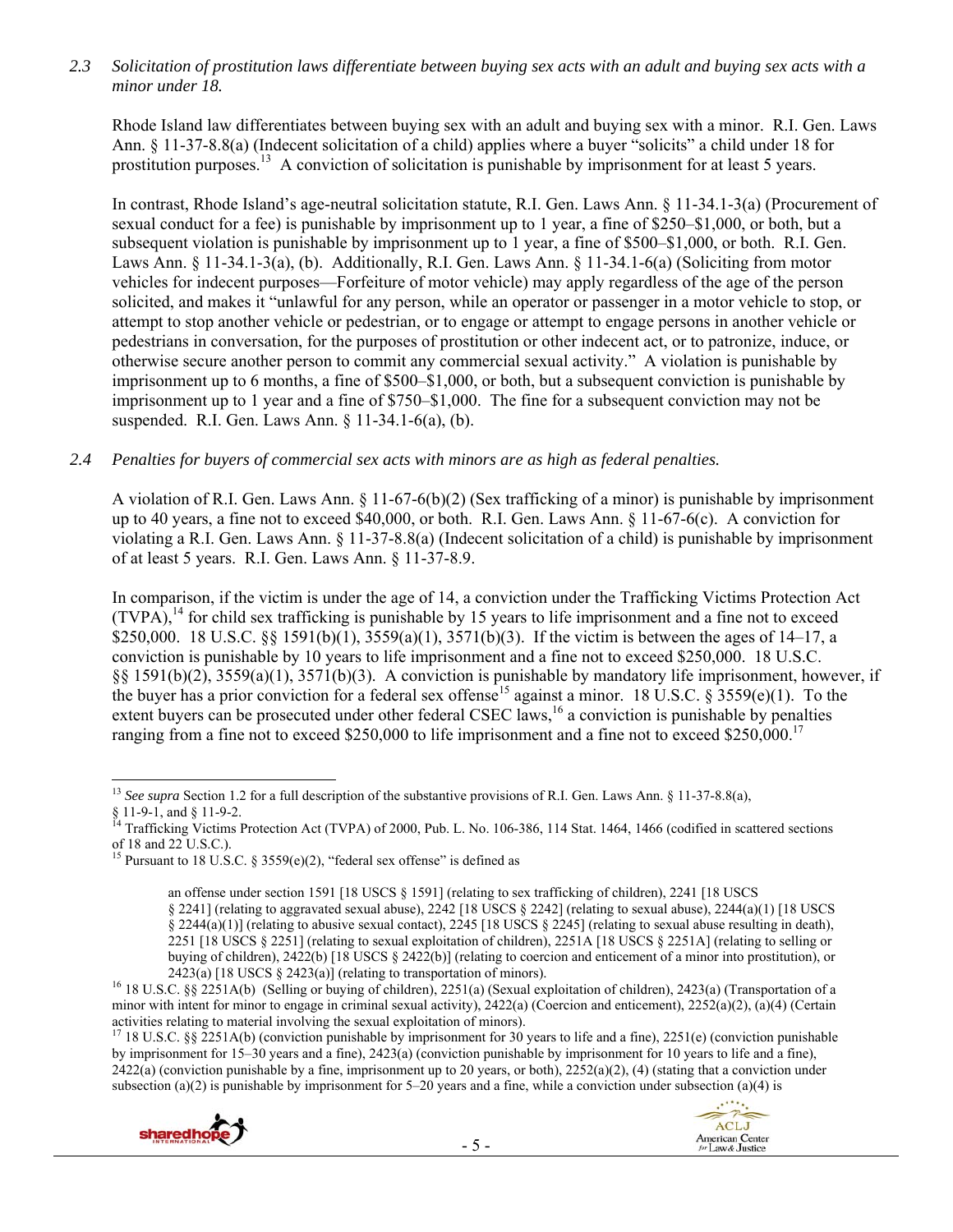*2.5 Using the Internet to lure, entice, or purchase, or attempt to lure, entice, or purchase commercial sex acts with a minor is a separate crime or results in an enhanced penalty for buyers.* 

R.I. Gen. Laws Ann. § 11-37-8.8(a) (Indecent solicitation of a child) makes it a crime when a person "knowingly solicits another person under eighteen (18) years of age or one whom he or she believes is a person under eighteen (18) years of age for the purpose of engaging in an act of prostitution."<sup>18</sup> This statute applies when a buyer solicits a child "by any means including, but not limited to, in person, over the phone, in writing, by computer, through the Internet, or by advertisement of any kind." A conviction for solicitation is punishable by imprisonment of at least 5 years, and there is no separate or heightened penalty for using the Internet as opposed to any other communication method. R.I. Gen. Laws Ann. §§ 11-37-8.8, 11-37-8.9.

*2.6 No age mistake defense is permitted for a buyer of commercial sex acts with any minor under 18.* 

R.I. Gen. Laws Ann. § 11-9-1(c) (Exploitation for commercial or immoral purposes), § 11-9-2 (Employment of children for unlawful purposes), and § 11-37-8.8(a) (Indecent solicitation of a child) are silent regarding the availability of the mistake of age defense. However, R.I. Gen. Laws Ann. § 11-67-6(e) (Sex trafficking of a minor) states, "In a prosecution under this section, the government need not prove that the defendant knew the victim's age."

- 2.6.1 Recommendation: Amend Rhode Island's CSEC laws to expressly provide that the mistake of age defense is not available to a buyer of commercial sex with a minor under 18.
- *2.7 Base penalties for buying sex acts with a minor are sufficiently high for all minors under 18 and not reduced for older minors.*

A conviction under R.I. Gen. Laws Ann. § 11-67-6(b)(2) (Sex trafficking of a minor) is punishable by imprisonment up to 40 years, a fine not to exceed \$40,000, or both, regardless of the minor's age. R.I. Gen. Laws Ann. § 11-67-6(a)(2), (b)(2), (c). A conviction under R.I. Gen. Laws Ann. § 11-37-8.8(a) (Indecent solicitation of a child) is punishable by imprisonment of at least 5 years regardless of the minor's age. R.I. Gen. Laws Ann. §§ 11-9-1(c), 11-37-8.9.

*2.8 Financial penalties for buyers of commercial sex acts with minors are sufficiently high to make it difficult for buyers to hide the crime.* 

Specifically, a buyer convicted of violating R.I. Gen. Laws Ann. § 11-67-6(b)(2) (Sex trafficking of a minor) may be required to pay a fine up to \$40,000. R.I. Gen. Laws Ann. § 11-67-6(c). A buyer convicted of violating either R.I. Gen. Laws Ann. § 11-9-1(c) (Exploitation for commercial or immoral purposes) or R.I. Gen. Laws Ann. § 11-9-2 (Employment of children for unlawful purposes) may be ordered to pay a fine up to \$20,000, while a buyer convicted of violating R.I. Gen. Laws Ann. § 11-9-1.3(a)(4) (Child pornography prohibited) may have to pay a fine up to \$5,000. R.I. Gen. Laws Ann.  $\S \ \ 11-9-1(c)$ ,  $11-9-2$ ,  $11-9-1.3(b)(2)$ . Notably, no fine is imposed upon a buyer convicted of violating R.I. Gen. Laws Ann. § 11-37-8.8(a) (Indecent solicitation of a child). R.I. Gen. Laws Ann. § 11-37-8.9.

R.I. Gen. Laws Ann. § 11-34.1-6(a) (Soliciting from motor vehicles for indecent purposes—Forfeiture of motor vehicle), Rhode Island's age-neutral solicitation from motor vehicles statute, provides for the forfeiture of any motor vehicle used by a buyer in committing the crime upon a buyer's subsequent conviction. Forfeiture is within the court's discretion. No forfeiture provisions, however, apply for violations of R.I. Gen. Laws Ann.

<u> Alexandro de la contrada de la contrada de la contrada de la contrada de la contrada de la contrada de la co</u>

offenses as felonies), 3571(b)(3) (providing a fine up to \$250,000 for any felony conviction).<br><sup>18</sup> See supra Section 1.2 for a full description of the substantive provisions of R.I. Gen. Laws Ann. § 11-37-8.8(a) and the definition of "solicit" provided in R.I. Gen. Laws Ann. § 11-37-8.8(b).



punishable by imprisonment up to 10 years, a fine, or both); *see also* 18 U.S.C. §§ 3559(a)(1) (classifying all of the above listed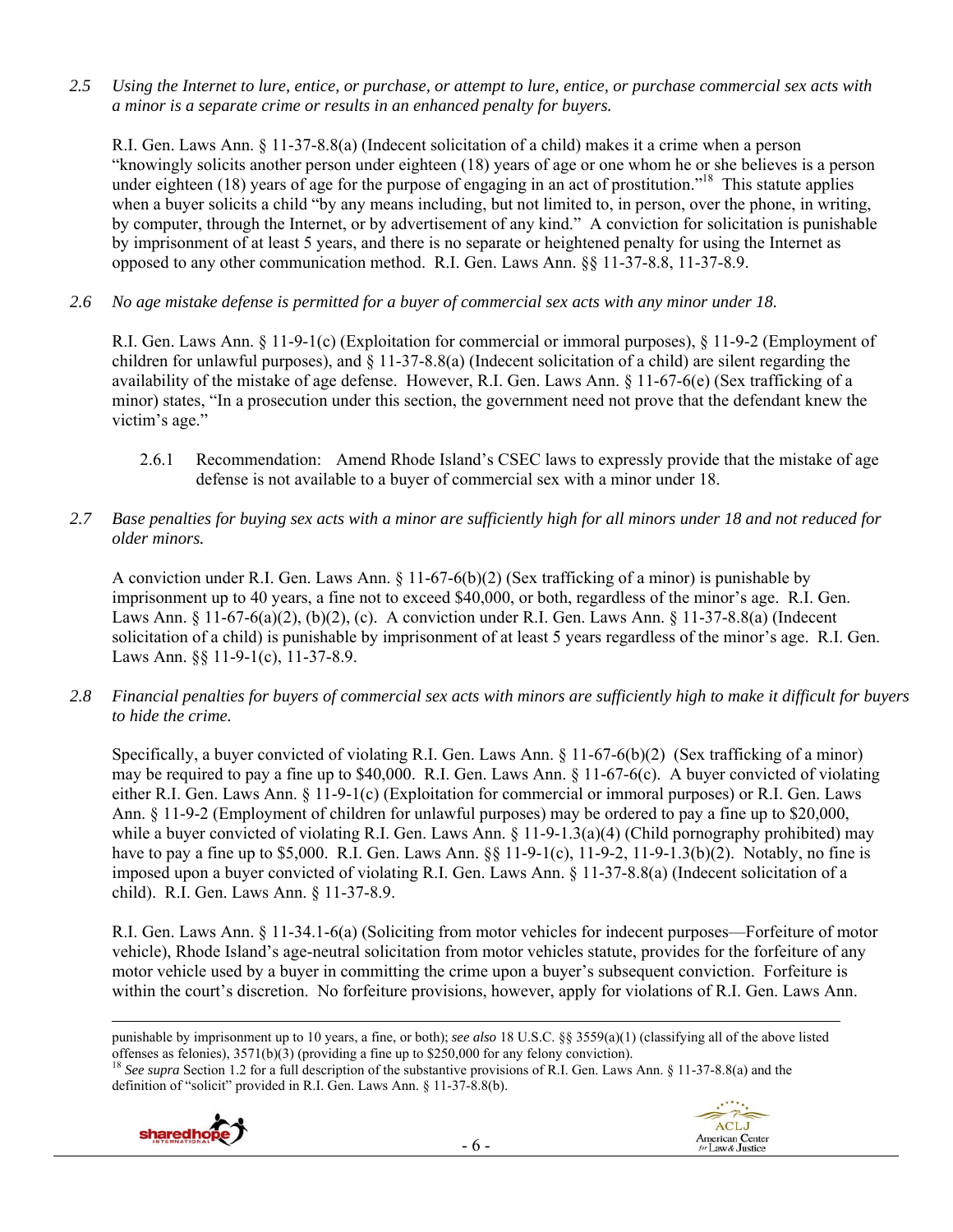§ 11-37-8.8(a) (Indecent solicitation of a child), § 11-9-1(c) (Exploitation for commercial or immoral purposes), § 11-9-2 (Employment of children for unlawful purposes), § 11-9-1.3 (Child pornography prohibited), or § 11- 67-6 (Sex trafficking of a child). R.I. Gen. Laws Ann. §§ 11-34.1-6(c), 11-37-8.8, 11-37-8.9, 11-9-1(c), 11-9-2, 11-9-1.3(b)(2), 11-67-5 (providing forfeiture for violating § 11-67-2 and § 11-67-3, but not § 11-67-6).

Buyers, however, may still be subject to certain forfeiture provisions. R.I. Gen. Laws Ann. § 11-67-5 (Forfeitures) calls for the forfeiture of "any profits or proceeds and any interest or property . . . acquired or maintained in violation of" R.I. Gen. Laws Ann. § 11-67-2 (Involuntary servitude) or § 11-67-3 (Trafficking of persons for forced labor or commercial sexual activity). It is not entirely clear that R.I. Gen. Laws Ann. § 11- 67-5 applies to buyers convicted under R.I. Gen. Laws Ann. § 11-67-6. R.I. Gen. Laws Ann. § 11-67-3 makes it a crime when a person

(a) Recruits, entices, harbors, transports, provides, or obtains by any means, or attempts to recruit, entice, harbor, transport[,] provide, or obtain by any means, another person, intending or knowing that the person will be subjected to forced labor in order to commit a commercial sexual activity; or (b) Benefits, financially or by receiving anything of value, from knowing participation in a venture which has engaged in an act described in violation of  $\S$  11-67-2, or 11-67-3...

Rhode Island's general criminal forfeiture provision, R.I. Gen. Laws Ann. § 12-5-2 (Grounds for issuance), states,

A warrant may be issued under this chapter to search for and seize any of the following:

 . . . (2) Property kept, suffered to be kept, concealed, deposited, or possessed in violation of law, or for the purpose of violating the law;

(3) Property designed or intended for use, or which is or has been used, in violation of law, or as a means of committing a violation of law;

A buyer convicted of violating R.I. Gen. Laws Ann. § 11-67-6(b)(2) (Sex trafficking of a minor) also may be required to make restitution pursuant to R.I. Gen. Laws Ann. § 11-67-4 (Restitution), which states,

In addition to any other amount of loss identified, the court shall order restitution including the greater of:

(a) The gross income or value to the defendant of the victim's labor or commercial sexual activity;<sup>19</sup> or

(b) The value of the victim's labor as guaranteed under the minimum wage law and overtime provisions of the Fair Labor Standards Act (FLSA) or the minimum wage law, whichever is greater.

More generally, R.I. Gen. Laws Ann. § 12-19-32 (Restitution) provides that "[i]n addition to or in lieu of any non-mandatory sanction imposed as part of a sentence or as a condition of probation, a judge at the time of sentencing may order restitution which may be in the form of monetary payment or some type of community restitution," and if the court orders a buyer to make restitution, R.I. Gen. Laws Ann. § 12-28-5.1 (Restitution) provides that "a civil judgment shall automatically be entered by the trial court against the defendant on behalf of the victim for that amount."

<sup>&</sup>lt;sup>19</sup> A "victim," for purposes of R.I. Gen. Laws Ann. § 11-67-4, is defined in R.I. Gen. Laws Ann. § 11-67-1(8) (Definitions) as "a person subject to the practices set forth in § 11-67-2 [Involuntary servitude] or 11-67-3 [Trafficking of persons for forced labor or commercial sexual activity]." Because several of the practices set forth in R.I. Gen. Laws Ann. § 11-67-3 are similar to those criminalized under R.I. Gen. Laws Ann. § 11-67-6(b), it is possible that a sex trafficked child could be considered a "victim" under R.I. Gen. Laws Ann. § 11-67-1(8).



. . . .

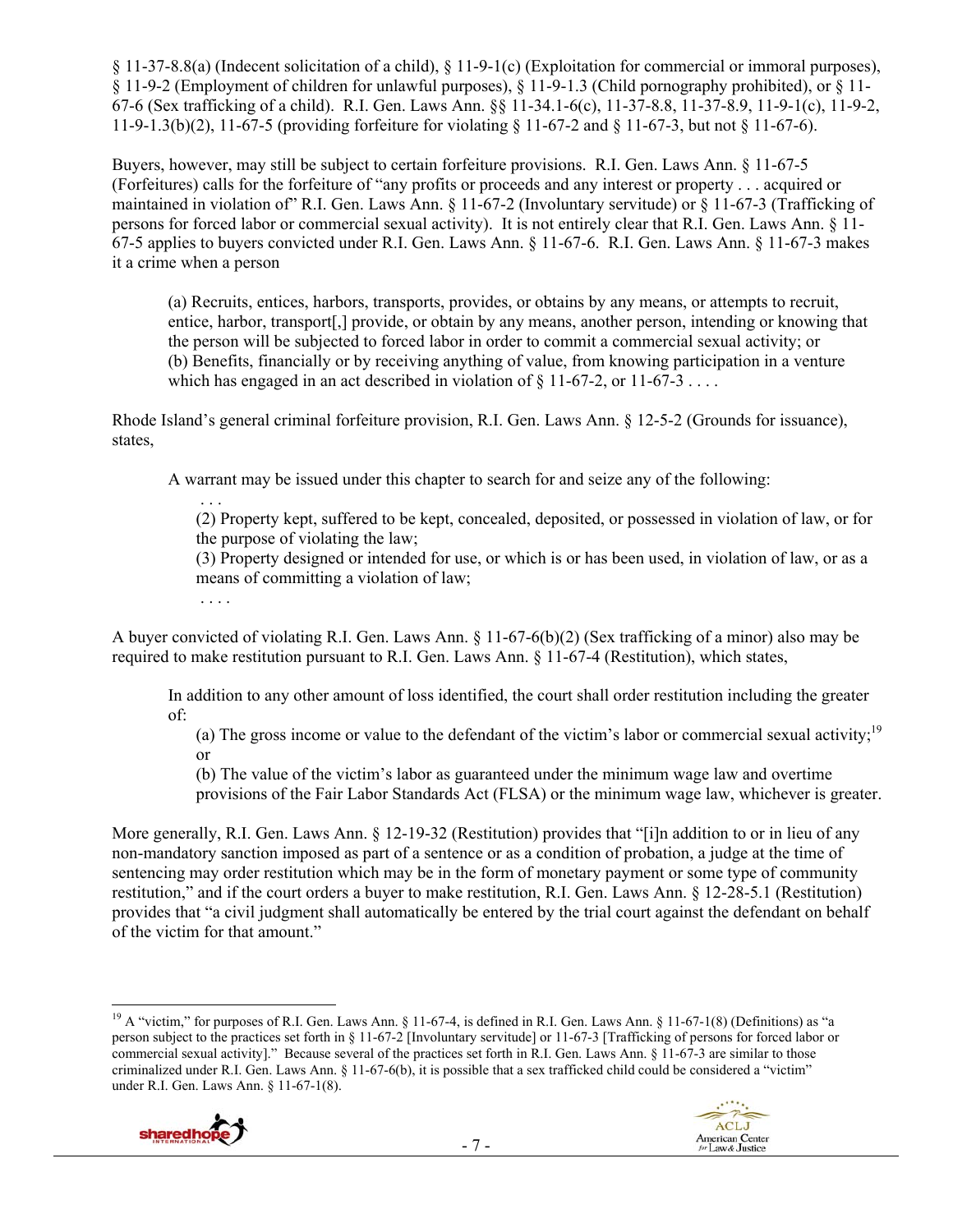2.8.1 Recommendation: Amend R.I. Gen. Laws Ann. § 11-67-4 (Restitution) to expressly state that victims of R.I. Gen. Laws Ann. § 11-67-6 (Sex trafficking of a minor) are entitled to restitution from the convicted offenders.

#### *2.9 Buying and possessing child pornography carries penalties as high as similar federal offenses.*

R.I. Gen. Laws Ann. § 11-9-1.3(a)(4) (Child pornography prohibited) makes it illegal for a person to "[k]nowingly possess any book, magazine, periodical, film, videotape, computer disk, computer file or any other material that contains an image of child pornography." R.I. Gen. Laws Ann. § 11-9-1.3(c)(1) defines "child pornography" as

any visual depiction, including any photograph, film, video, picture, or computer or computer-generated image or picture, whether made or produced by electronic, mechanical, or other means, of sexually explicit conduct where:

(i) The production of such visual depiction involves the use of a minor engaging in sexually explicit  $\text{conduct:}^{20}$ 

(ii) Such visual depiction is a digital image, computer image, or computer-generated image of a minor engaging in sexually explicit conduct; or

(iii) Such visual depiction has been created, adapted, or modified to display an identifiable minor $^{21}$ engaging in sexually explicit conduct.

A violation of R.I. Gen. Laws Ann. § 11-9-1.3(a)(4) is punishable by imprisonment up to 5 years, a fine not to exceed \$5,000, or both. R.I. Gen. Laws Ann. § 11-9-1.3(b)(2).

In comparison, a federal conviction for possession of child pornography<sup>22</sup> is generally punishable by imprisonment for 5–20 years and a fine not to exceed  $$250,000.<sup>23</sup>$  Subsequent convictions, however, are punishable by imprisonment up to 40 years and a fine not to exceed  $$250,000.<sup>24</sup>$ 

(i) Graphic sexual intercourse, including genital-genital, oral-genital, anal-genital, or oral-anal, or lascivious sexual intercourse where the genitals, or pubic area of any person is exhibited;

(ii) Bestiality;

(iii) Masturbation;

(iv) Sadistic or masochistic abuse; or<br>(y) Graphic or lascivious exhibition of the genitals or pubic area of any person:

<sup>21</sup> R.I. Gen. Laws Ann. § 11-9-1.3(c)(4) defines an "identifiable minor" as the following:

(i) Means a person:

(A)(I) Who was a minor at the time the visual depiction was created, adapted, or modified; or

(II) Whose image as a minor was used in creating, adapting, or modifying the visual depiction; and

- (ii) Who is recognizable as an actual person by the person's face, likeness, or other distinguishing characteristic, such
- 

as a unique birthmark or other recognizable feature; and

<sup>22</sup> 18 U.S.C. §§ 2252(a)(2), (a)(4) (Certain activities relating to material involving the sexual exploitation of minors),  $2252A(a)(2)$ –(3) (Certain activities relating to material constituting or containing child pornography), 1466A(a), (b) (Obscene visual representations of the sexual abuse of children).

<sup>23</sup> 18 U.S.C. §§ 2252(b) (stating that a conviction under subsection (a)(2) is punishable by imprisonment for 5–20 years and a fine, while a conviction under subsection (a)(4) is punishable by imprisonment up to 10 years, a fine, or both),  $2252A(b)(1)$  (a conviction is punishable by imprisonment for  $5-20$  years and a fine),  $1466A(a)$ , (b) (stating that a conviction under subsection (a) is "subject to the penalties provided in section 2252A(b)(1)," imprisonment for 5–20 years and a fine, while a conviction under subsection (b) is "subject to the penalties provided in section 2252A(b)(2)," imprisonment up to 10 years, a fine, or both); *see also* 18 U.S.C. §§ 3559(a)(1) (classifying all of the above listed offenses as felonies), 3571(b)(3) (providing a fine up to \$250,000 for any felony conviction).

<sup>24</sup> 18 U.S.C. §§ 2252(b) (stating if a person has a prior conviction under subsection (a)(2), or a list of other statutes, a conviction is punishable by a fine and imprisonment for 15–40 years, but if a person has a prior conviction under subsection (a)(4), or a list of other statutes, a conviction is punishable by a fine and imprisonment for 10–20 years), 2252A(b)(1) (stating if a person has a prior conviction under subsection (a)(2), (a)(3), or a list of other statutes, a conviction is punishable by a fine and imprisonment





<sup>&</sup>lt;sup>20</sup> R.I. Gen. Laws Ann. § 11-9-1.3(c)(6) defines "sexually explicit conduct" as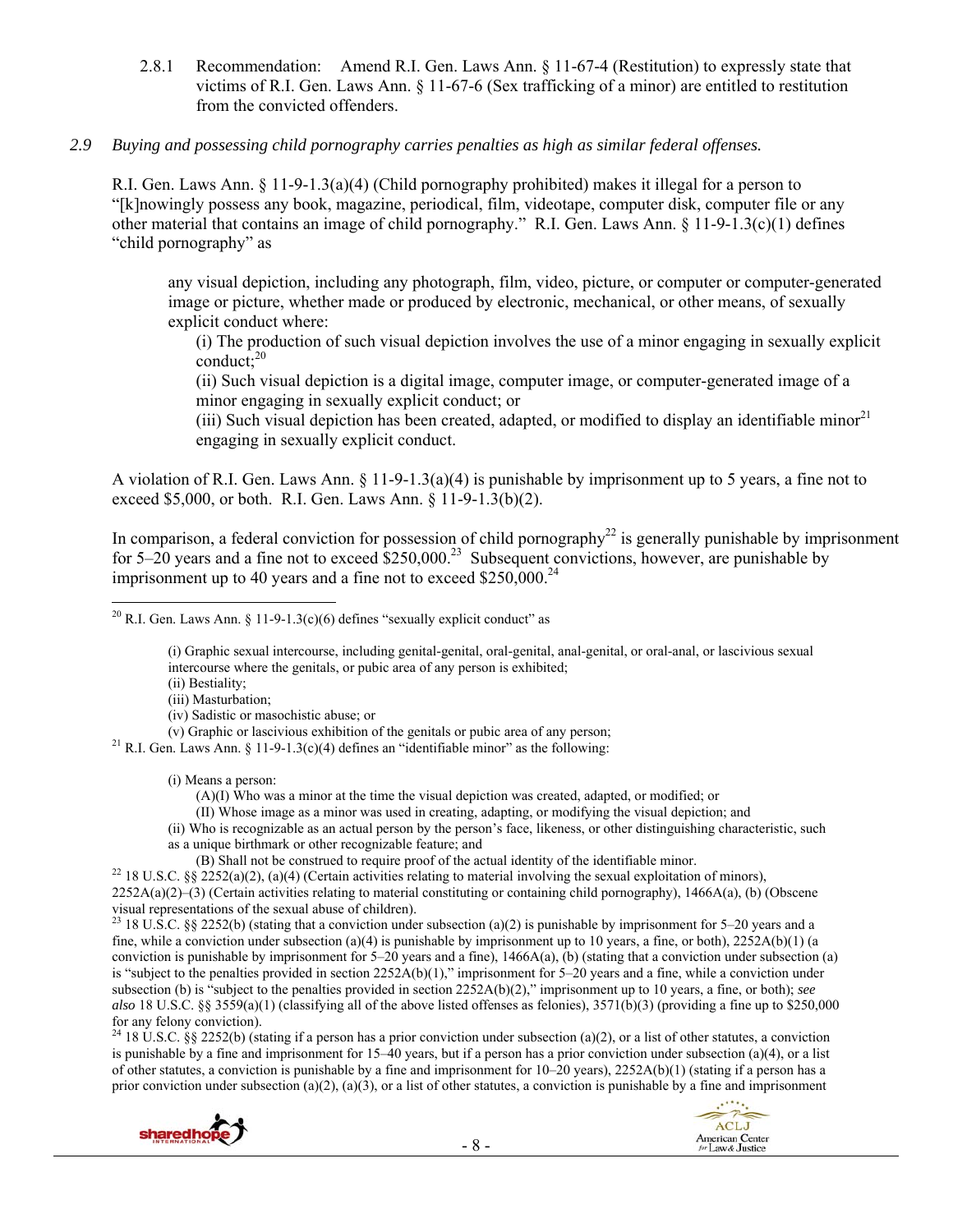- 2.9.1 Recommendation: Raise the penalty for possessing child pornography to more closely match the federal penalty and the penalty for sex trafficking of a minor.
- *2.10 Convicted buyers of commercial sex acts with minors and child pornography are required to register as sex offenders*.

R.I. Gen. Laws Ann. § 11-37.1-3(a) states,

Any person who, in this or any other jurisdiction: (1) has been convicted of a criminal offense against a victim who is a minor, (2) has been convicted of a sexually violent offense, (3) has been determined to be a sexually violent predator, <sup>25</sup> (4) has committed an aggravated offense as defined in § 11-37.1-2, or (5) is a recidivist, as defined in § 11-37.1-4, shall be required to register his or her current address with the local law enforcement agency having jurisdiction over the city or town in which the person having the duty to register resides for the time period specified in § 11-37.1-4.

R.I. Gen. Laws Ann. § 11-37.1-2(e) defines a "criminal offense against a victim who is a minor" to include the following:

(2) Enticement of a child in violation of § 11-26-1.5 [Enticement of children] with the intent to violate §§ 11-37-6 [Third degree sexual assault], 11-37-8 [Penalty for assault with intent to commit first degree sexual assault], 11-37-8.1 [First degree child molestation sexual assault], 11-37-8.3 [Second degree child molestation sexual assault];

(3) Any violation of § 11-37-6 [Third degree sexual assault], 11-37-8 [Penalty for assault with intent to commit first degree sexual assault], 11-37-8.1 [First degree child molestation sexual assault], or 11-37- 8.3 [Second degree child molestation sexual assault];

. . .

(6) Any violation of § 11-9-1.3 [Child pornography prohibited];

(7) Any violation of  $\S$  11-37.1-10 [Penalties];

(8) Any violation of § 11-37-8.8 [Indecent solicitation of a child];

. . . .

R.I. Gen. Laws Ann. § 11-37.1-2(k) defines a "sexually violent offense" as

any violation of § 11-37-2 [First degree sexual assault], 11-37-4 [Second degree sexual assault], 11-37- 6 [Third degree sexual assault], 11-37-8 [Penalty for assault with intent to commit first degree sexual assault], 11-37-8.1 [First degree child molestation sexual assault], 11-37-8.3 [Second degree child molestation sexual assault], or 11-5-1 [Assault with intent to commit specified felonies] where the specified felony is sexual assault . . . .

Thus, R.I. Gen. Laws Ann. § 11-37.1-3(a) (Registration required, persons covered) expressly requires buyers convicted of violating R.I. Gen. Laws Ann. § 11-37-8.8(a) (Indecent solicitation of a child) or § 11-9-1(c) (Exploitation for commercial or immoral purposes) to register as sex offenders but does not expressly require a buyer convicted of violating R.I. Gen. Laws Ann. § 11-67-6 (Sex trafficking of a minor) or § 11-9-2 (Employment of children for unlawful purposes) to register.

<u> 1989 - Johann Stein, marwolaethau a gweledydd a ganlad y ganlad y ganlad y ganlad y ganlad y ganlad y ganlad</u>





for 15–40 years), 1466A(a), (b) (stating that the penalty scheme for section 2252A(b) applies); *see also* 18 U.S.C. §§ 3559(a)(1) (classifying all of the above listed offenses as felonies),  $3571(b)(3)$  (providing a fine up to \$250,000 for any felony conviction).<br><sup>25</sup> R.I. Gen. Laws Ann. § 11-37.1-2(l) defines a "sexually violent predator" as "a perso violent offense and who has a mental abnormality or personality disorder that makes the person likely to engage in predatory sexually violent offenses."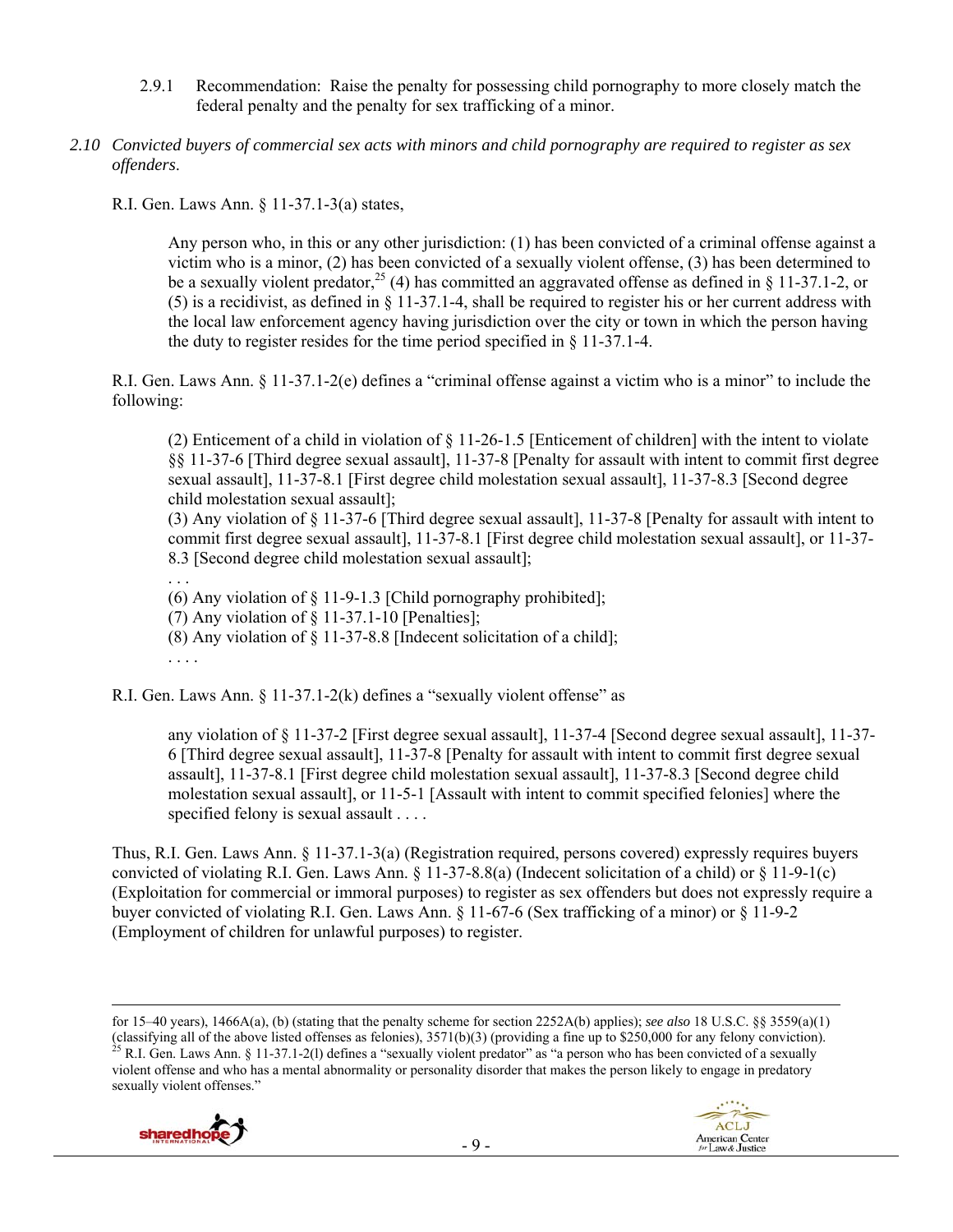However, an "aggravated offense" is defined as including "offenses involving sexual penetration of victims of any age through the use of force or the threat of use of force or offenses involving sexual penetration of victims who are fourteen (14) years of age or under." R.I. Gen. Laws Ann. § 11-37.1-2(a). Therefore, some buyers may still be required to register as sex offenders even if the crimes they committed are not otherwise listed.

2.10.1 Recommendation: Amend R.I. Gen. Laws Ann. § 11-37.1-2(e) (Definitions) to include R.I. Gen. Laws Ann. § 11-67-6 (Sex trafficking of a minor).

# Framework Issue 3: Criminal provisions for traffickers

## *Legal Components:*

- *3.1 Penalties for trafficking a child for sexual exploitation are as high as federal penalties.*
- *3.2 Creating and distributing child pornography carries penalties as high as similar federal offenses*.
- *3.3 Using the Internet to lure, entice, recruit, or sell commercial sex acts with a minor is a separate crime or results in an enhanced penalty for traffickers.*
- *3.4 Financial penalties for traffickers, including asset forfeiture, are sufficiently high*.
- *3.5 Convicted traffickers are required to register as sex offenders.*
- *3.6 Laws relating to termination of parental rights for certain offenses include sex trafficking or CSEC offenses in order to remove the children of traffickers from their control and potential exploitation. \_\_\_\_\_\_\_\_\_\_\_\_\_\_\_\_\_\_\_\_\_\_\_\_\_\_\_\_\_\_\_\_\_\_\_\_\_\_\_\_\_\_\_\_\_\_\_\_\_\_\_\_\_\_\_\_\_\_\_\_\_\_\_\_\_\_\_\_\_\_\_\_\_\_\_\_\_\_\_\_\_\_\_\_\_\_\_\_\_\_\_\_\_\_*

# *Legal Analysis:*

### *3.1 Penalties for trafficking a child for sexual exploitation are as high as federal penalties.*

Traffickers of children for commercial sexual exploitation are subject to prosecution under several criminal statutes. A violation of R.I. Gen. Laws Ann.  $\S$  11-67-6 (Sex trafficking of a minor),<sup>26</sup> which makes sex trafficking of a minor under 18 a crime, is punishable by imprisonment up to 40 years, a fine not to exceed \$40,000, or both. R.I. Gen. Laws Ann. § 11-67-6(c). In addition, pursuant to R.I. Gen. Laws Ann. § 11-67- 6(d), anyone who "[o]bstructs, or attempts to obstruct, or in any way interferes with or prevents the enforcement of this section shall be guilty of a felony" can be punished by imprisonment up to 20 years, a fine not to exceed \$20,000, or both.

It is a violation of R.I. Gen. Laws Ann. § 11-9-1(c) (Exploitation for commercial or immoral purposes) to "employ any child under the age of eighteen (18) years to any person for the purpose of prostitution." A conviction may be punishable by imprisonment up to 20 years, a fine not to exceed \$20,000, or both. R.I. Gen. Laws Ann. § 11-9-1(c). A trafficker who does the same with a child under 16 in violation of R.I. Gen. Laws Ann. § 11-9-2 (Employment of children for unlawful purposes) is guilty of a misdemeanor that is punishable "for every such offense in the manner provided in  $[11-9-1(c)]^{27}$ . R.I. Gen. Laws Ann. § 11-9-2.

Rhode Island's laws regarding racketeering activity also may be used to prosecute traffickers. R.I. Gen. Laws Ann. § 7-15-1(c) (Definitions) defines "racketeering activity" to include "any act or threat involving . . . prostitution, or . . . child exploitations for commercial or immoral purposes in violation of § 11-9-1(b) or (c) [Exploitation for commercial or immoral purposes] or § 11-9-1.1 [Child nudity prohibited in publications]." R.I. Gen. Laws Ann. § 7-15-2(a)–(c) (Prohibited activities) states,

(a) It is unlawful for any person who has knowingly received any income derived directly or indirectly from a racketeering activity or through collection of an unlawful debt, to directly or indirectly use or

<sup>27</sup> *See supra* Section 1.2 for the substantive provisions of R.I. Gen. Laws Ann. § 11-9-1(c) and § 11-9-2.





 <sup>26</sup> *See supra* Section 1.1 for a full description of the substantive provisions of R.I. Gen. Laws Ann. § 11-67-6 (Sex trafficking of a  $\frac{\text{minor}}{27}$ .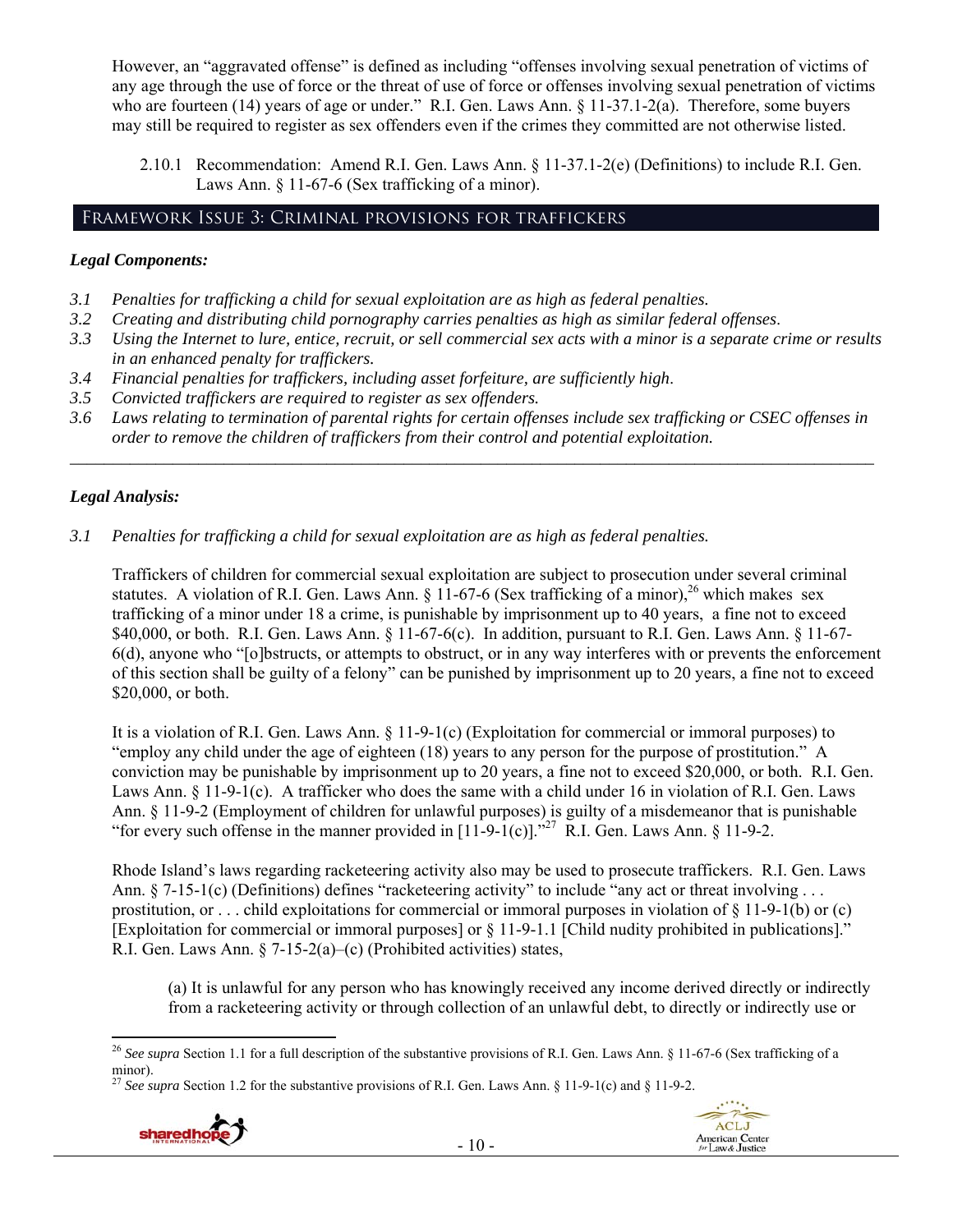invest any part of that income, or the proceeds of that income in the acquisition of an interest in, or the establishment or operation of any enterprise.<sup>28</sup>

(b) It is unlawful for any person through a racketeering activity or through collection of an unlawful debt to directly or indirectly acquire or maintain any interest in or control of any enterprise.

(c) It is unlawful for any person employed by or associated with any enterprise to conduct or participate in the conduct of the affairs of the enterprise through racketeering activity or collection of an unlawful debt.

A violation of R.I. Gen. Laws Ann. § 7-15-2 is punishable by imprisonment up to 10 years, a fine not to exceed \$10,000, or both. R.I. Gen. Laws Ann. § 7-15-3(a).

Lastly, R.I. Gen. Laws Ann. § 11-9.1-15 (Laundering of monetary instruments) may be used to prosecute traffickers. R.I. Gen. Laws Ann.  $\S$  11-9.1-15(a), (b) makes it a crime when a trafficker

(a) . . . conducts or attempts to conduct a financial transaction: (1) with the intent to promote the carrying on of specified unlawful activity; or . . . .

(b) . . . conducts or attempts to conduct a financial transaction: (1) knowing that the property involved in the transaction represents the proceeds of some form of unlawful activity, or has been or is being used to conduct or facilitate some form of unlawful activity; or (2) involving property represented as the proceeds of some form of unlawful activity, by a law enforcement officer or other person working at the direction or with the approval of an official authorized to investigate or prosecute violations of this section . . . .

"Specified unlawful activity" is defined in part in R.I. Gen. Laws Ann. § 11-9.1-15(d)(6) as

(C) Any act or acts prohibited by the Rhode Island Racketeer Influenced and Corrupt Organizations Act (RICO), chapter 15 [Racketeer influenced and corrupt organizations] of title 7 [Corporations, associations, and partnerships];

(D) Any act constituting a felony pursuant to this title [Criminal offenses].

This definition of "specified unlawful activity" could be used to make R.I. Gen. Laws Ann. § 11-9.1-15(a), (b) applicable to a trafficker who violates R.I. Gen. Laws Ann. § 11-67-6 (Sex trafficking of a minor), § 11-9-1(c) (Exploitation for commercial or immoral purposes), § 11-9-2 (Employment of children for unlawful purposes), or § 7-15-2(a)–(c) (Prohibited activities). Violations of R.I. Gen. Laws Ann. § 11-9.1-15(a), (b) are punishable by imprisonment up to 20 years, fines up to the greater of \$500,000 or "twice the value of the property involved in the transaction," or both fine and imprisonment. R.I. Gen. Laws Ann. § 11-9.1-15(a), (b). A trafficker convicted of R.I. Gen. Laws Ann. § 11-9.1-15(a), (b) also will be civilly liable to Rhode Island for "the greater of: (1) The value of the property, funds, or monetary instruments involved in the transaction; or (2) Ten thousand dollars (\$ 10,000)." R.I. Gen. Laws Ann. § 11-9.1-15(c).

In comparison, if the victim is under the age of 14, a conviction under the Trafficking Victims Protection Act  $(TVPA)<sup>29</sup>$  for child sex trafficking is punishable by 15 years to life imprisonment and a fine not to exceed \$250,000. 18 U.S.C. §§ 1591(b)(1), 3559(a)(1), 3571(b)(3). If the victim is between the ages of 14–17, a conviction is punishable by 10 years to life imprisonment and a fine not to exceed \$250,000. 18 U.S.C. §§ 1591(b)(2), 3559(a)(1), 3571(b)(3). A conviction is punishable by mandatory life imprisonment, however, if the trafficker has a prior conviction for a federal sex offense<sup>30</sup> against a minor.





 $^{28}$  R.I. Gen. Laws Ann. § 7-15-1(a) defines an "enterprise" as "any sole proprietorship, partnership, corporation, association, or other legal entity, and any union or group of individuals associated for a particular purpose although not a legal entity." 29 *See supra* note 14. 30 *See supra* note 15.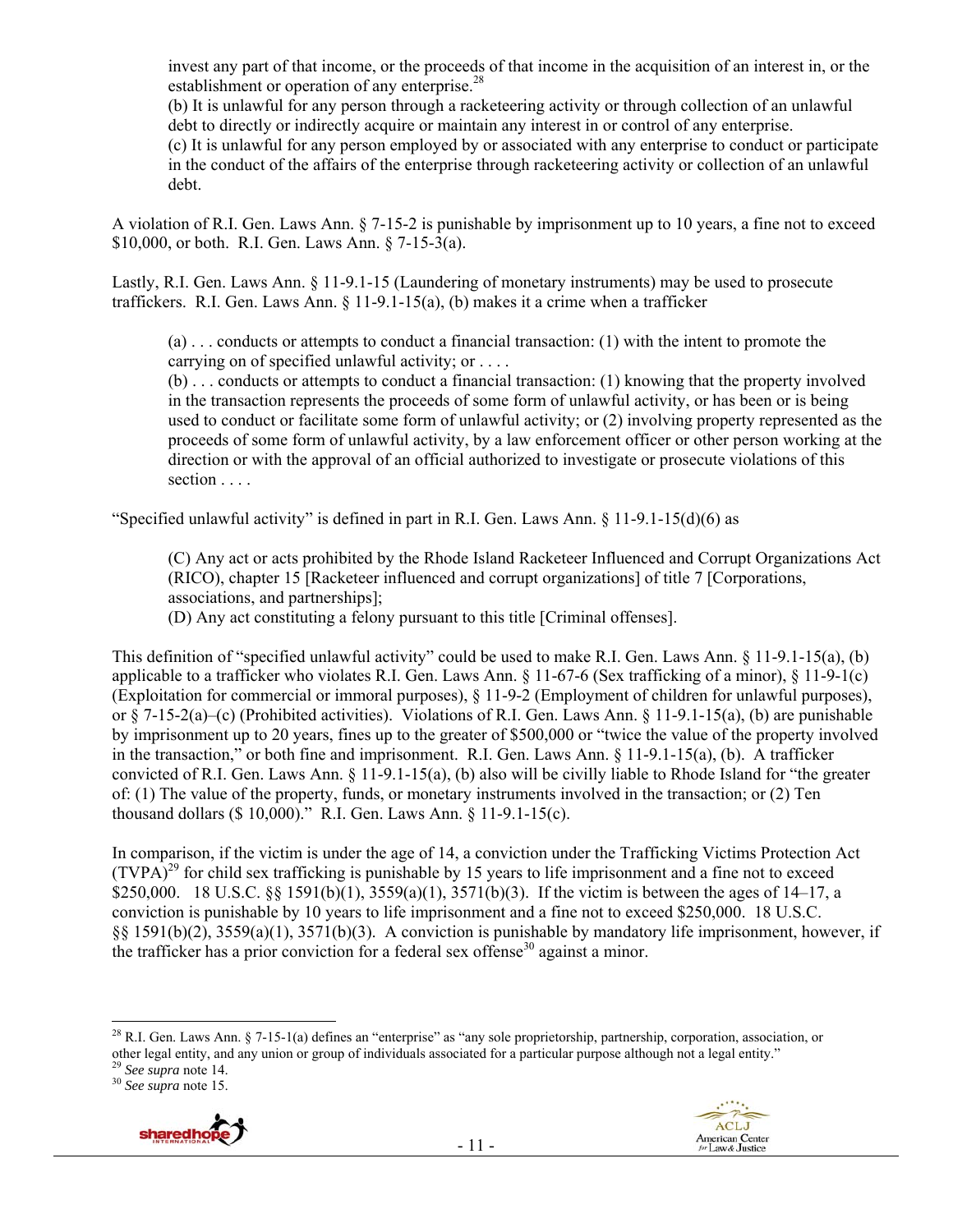3.1.1 Recommendation: Amend R.I. Gen. Laws Ann. § 7-15-1(c) (Definitions) to include R.I. Gen. Laws Ann. § 11-67-6 (Sex trafficking of a minor) in the definition of racketeering activity.

## *3.2 Creating and distributing child pornography carries penalties as high as similar federal offenses*.

Traffickers who distribute child pornography or permit a child to be used in child pornography may be prosecuted under R.I. Gen. Laws Ann. § 11-9-1(b) (Exploitation for commercial or immoral purposes).<sup>31</sup> A first violation of R.I. Gen. Laws Ann. § 11-9-1(b) is punishable by imprisonment up to 10 years, a fine not to exceed \$10,000, or both, while a subsequent violation is punishable by imprisonment up to 15 years, a fine not to exceed \$15,000, or both. R.I. Gen. Laws Ann. § 11-9-1(b).

Additionally, it is a crime to "[k]nowingly produce" or to "[k]nowingly mail, transport, deliver or transfer by any means" child pornography. R.I. Gen. Laws Ann. § 11-9-1.3(a)(1), (2). Violations are punishable by imprisonment up to 15 years, a fine not to exceed \$5,000, or both. R.I. Gen. Laws Ann. § 11-9-1.3(b)(1).

In comparison, if the victim is under the age of 14, a conviction under the TVPA for child sex trafficking is punishable by 15 years to life imprisonment and a fine not to exceed \$250,000. 18 U.S.C. §§ 1591(b)(1),  $3559(a)(1)$ ,  $3571(b)(3)$ . If the victim is between the ages of  $14-17$ , a conviction is punishable by 10 years to life imprisonment and a fine not to exceed \$250,000. 18 U.S.C. §§ 1591(b)(2), 3559(a)(1), 3571(b)(3). A conviction is punishable by mandatory life imprisonment, however, if the trafficker has a prior conviction for a federal sex offense<sup>32</sup> against a minor. Additionally, a federal conviction for distribution of child pornography<sup>33</sup> is generally punishable by imprisonment for  $5-20$  years and a fine not to exceed \$250,000.<sup>34</sup> Subsequent convictions, however, are punishable by imprisonment up to 40 years and a fine not to exceed \$250,000.<sup>35</sup>

*3.3 Using the Internet to lure, entice, recruit, or sell commercial sex acts with a minor is a separate crime or results in an enhanced penalty for traffickers.* 

R.I. Gen. Laws Ann. § 11-37-8.8(a) (Indecent solicitation of a child) makes it a crime when a person "knowingly solicits another person under eighteen (18) years of age or one whom he or she believes is a person under eighteen (18) years of age for the purpose of engaging in an act of prostitution or in any act in violation of chapter 9 [Children], 34 [Prostitution and lewdness][Repealed],<sup>36</sup> or 37 [Sexual assault] of this title."<sup>37</sup> This statute applies when a trafficker solicits a child "by any means including, but not limited to, in person, over the phone, in writing, by computer, through the Internet, or by advertisement of any kind." R.I. Gen. Laws Ann. § 11-37-8.8(b). A violation is punishable by imprisonment of at least 5

<sup>37</sup> *See supra* Section 1.2 for a full description of the substantive provisions of R.I. Gen. Laws Ann. § 11-37-8.8(a) and *supra* note 6 the definition of "solicit."





<sup>&</sup>lt;sup>31</sup> See supra Section 1.2 for the substantive provisions of R.I. Gen. Laws Ann. § 11-9-1(b).

<sup>&</sup>lt;sup>32</sup> See supra note 15.<br><sup>33</sup> 18 U.S.C. §§ 2252(a)(1), (a)(2), (a)(3) (Certain activities relating to material involving the sexual exploitation of minors),  $2252A(a)(2)$ , (a)(3) (Certain activities relating to material constituting or containing child pornography), 1466A(a) (Obscene visual representations of the sexual abuse of children).

<sup>&</sup>lt;sup>34</sup> 18 U.S.C. §§ 2252(b) (stating that a conviction under subsection (a)(1), (a)(2), or (a)(3) is punishable by imprisonment for 5– 20 years and a fine),  $2252A(b)(1)$  (a conviction is punishable by imprisonment for 5–20 years and a fine),  $1466A(a)$ , (b) (stating that a conviction under subsection (a) is "subject to the penalties provided in section  $2252A(b)(1)$ ," imprisonment for 5–20 years and a fine, while a conviction under subsection (b) is "subject to the penalties provided in section  $2252A(b)(2)$ ," imprisonment up to 10 years, a fine, or both); *see also* 18 U.S.C. §§ 3559(a)(1) (classifying all of the above listed offenses as felonies), 3571(b)(3) (providing a fine up to  $$250,000$  for any felony conviction).

<sup>18</sup> U.S.C. §§ 2252(b) (stating if a person has a prior conviction under subsection (a)(1), (a)(2), or (a)(3) or a list of other statutes, a conviction is punishable by a fine and imprisonment for 15–40 years), 2252A(b)(1) (stating if a person has a prior conviction under subsection (a)(2), (a)(3), or a list of other statutes, a conviction is punishable by a fine and imprisonment for  $15-$ 40 years), 1466A(a), (b) (stating that the penalty scheme for section 2252A(b) applies); *see also* 18 U.S.C. §§ 3559(a)(1) (classifying all of the above listed offenses as felonies), 3571(b)(3) (providing a fine up to \$250,000 for any felony conviction).<br><sup>36</sup> This law was last amended in 2004 and appears to not have been updated to refer to 1 which replaced 11-34 in 2009.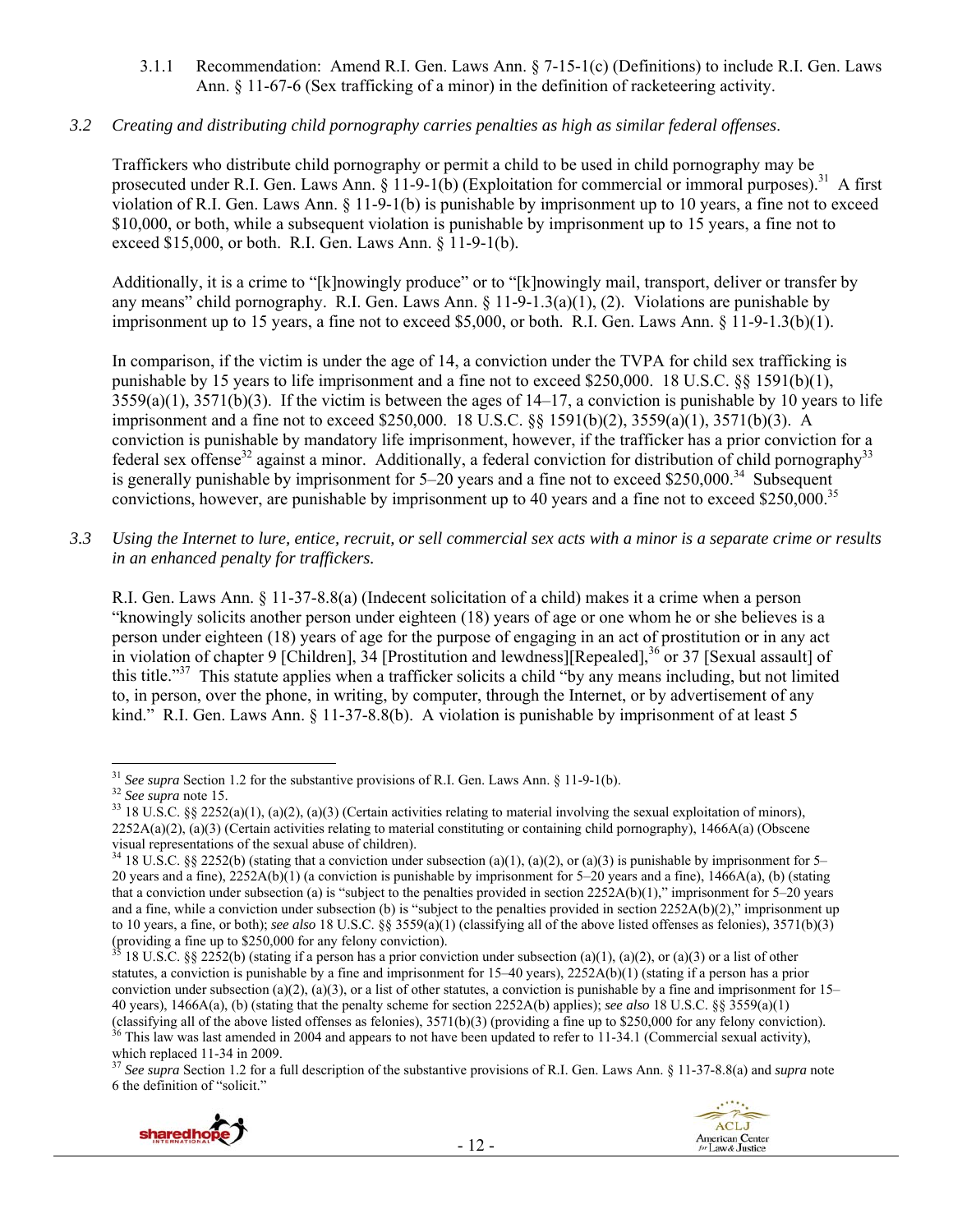years, and there is no separate or heightened penalty for using the Internet as opposed to any other communication method. R.I. Gen. Laws Ann. §§ 11-37-8.8, 11-37-8.9.

3.3.1 Recommendation: Amend R.I. Gen. Laws Ann. § 11-37-8.9 (Penalty for indecent solicitation of a child) to impose enhanced penalties if the trafficker uses the Internet to lure, entice, recruit, or purchase commercial sex acts with a minor.

#### *3.4 Financial penalties for traffickers, including asset forfeiture, are sufficiently high*.

Traffickers may be required to pay fines ranging from \$2,000–\$40,000. R.I. Gen. Laws Ann. §§ 11-34.1-7(c), 11-67-6(c). Specifically, a trafficker convicted of violating R.I. Gen. Laws Ann. § 11-67-6 (Sex trafficking of a minor) may be ordered to pay a fine up to \$40,000, a trafficker convicted of violating R.I. Gen. Laws Ann. § 11- 67-6(d) may be required to pay a fine up to \$20,000, and a trafficker convicted of violating R.I. Gen. Laws Ann. § 11-9-1(c) (Exploitation for commercial or immoral purposes) or R.I. Gen. Laws Ann. § 11-9-2 (Employment of children for unlawful purposes) may be required to pay a fine up to \$20,000. R.I. Gen. Laws Ann. §§ 11-67- 6(c), (d), 11-9-1(c), 11-9-2.

Pursuant to R.I. Gen. Laws Ann. § 7-15-3(a), a trafficker convicted under R.I. Gen. Laws Ann. § 7-15-2 (Prohibited activities) may be fined up to \$10,000 and forfeits all of the following:

(1) Any property acquired or maintained in violation of this chapter [Racketeer influenced and corrupt organizations];

(2) Any property constituting, or derived from, any proceeds which were obtained directly or indirectly from the commission of an offense in violation of this chapter;

(3) Any: (i) interest in; (ii) security of; (iii) claim against; or (iv) property or contractual right of any kind affording a source of influence over; any enterprise that the person has established, participated in, operated, controlled, or conducted in violation of this chapter; provided that the value of the property forfeited shall not exceed the sum of the money invested in violaton [sic] of  $\S$  7-15-2(a) plus the appreciated value of the money.<sup>38</sup>

Lastly, a trafficker convicted under R.I. Gen. Laws Ann. § 11-9-1 (Exploitation for commercial or immoral purposes) may have to pay a fine up to \$10,000 for the first conviction and a fine up to \$15,000 for any subsequent conviction. R.I. Gen. Laws Ann. § 11-9-1(b). In contrast, a trafficker convicted under R.I. Gen. Laws Ann.  $\S 11-9-1.3(a)(1)$  (Child pornography prohibited) may be required to pay a fine up to \$5,000. R.I. Gen. Laws Ann. § 11-9-1.3(b)(1).

A trafficker convicted of violating R.I. Gen. Laws Ann. § 11-67-6(b) (Sex trafficking of a minor) may be required to restitution pursuant to R.I. Gen. Laws Ann. § 11-67-4 (Restitution).<sup>39</sup> Additionally, R.I. Gen. Laws Ann. § 11-67-5 (Forfeitures) calls for the forfeiture of "any profits or proceeds and any interest or property . . . acquired or maintained in violation of" R.I. Gen. Laws Ann. § 11-67-2 (Involuntary servitude) or § 11-67-3 (Trafficking of persons for forced labor or commercial sexual activity).<sup>40</sup> To the extent that a trafficker convicted of R.I. Gen. Laws Ann. § 11-67-6 (Sex trafficking of a minor) is also found guilty of R.I. Gen. Laws Ann. § 11-67-3 (Trafficking of persons for forced labor or commercial sexual activity), $4$ <sup>1</sup> the trafficker should be subject to the forfeiture requirements of R.I. Gen. Laws Ann. § 11-67-5. Regardless of the applicability of





<sup>&</sup>lt;sup>38</sup> See supra note 28 and related text for the definition of "enterprise" and the substantive provisions of the relevant offenses. <sup>39</sup> See supra Section 2.8 for a more in-depth discussion of the applicability of R.I. Gen. Laws Ann. § 11-67-4 (Restitution) to

persons who violate R.I. Gen. Laws Ann. § 11-67-6 (Sex trafficking of a minor).<br><sup>40</sup> *See supra* Section 2.8 for a more in-depth discussion of the applicability of R.I. Gen. Laws Ann. § 11-67-5 (Forfeitures) to persons who violate R.I. Gen. Laws Ann. § 11-67-6 (Sex trafficking of a minor).<br><sup>41</sup> *See supra* Section 2.8 for the specific offenses listed in R.I. Gen. Laws Ann. § 11-67-3.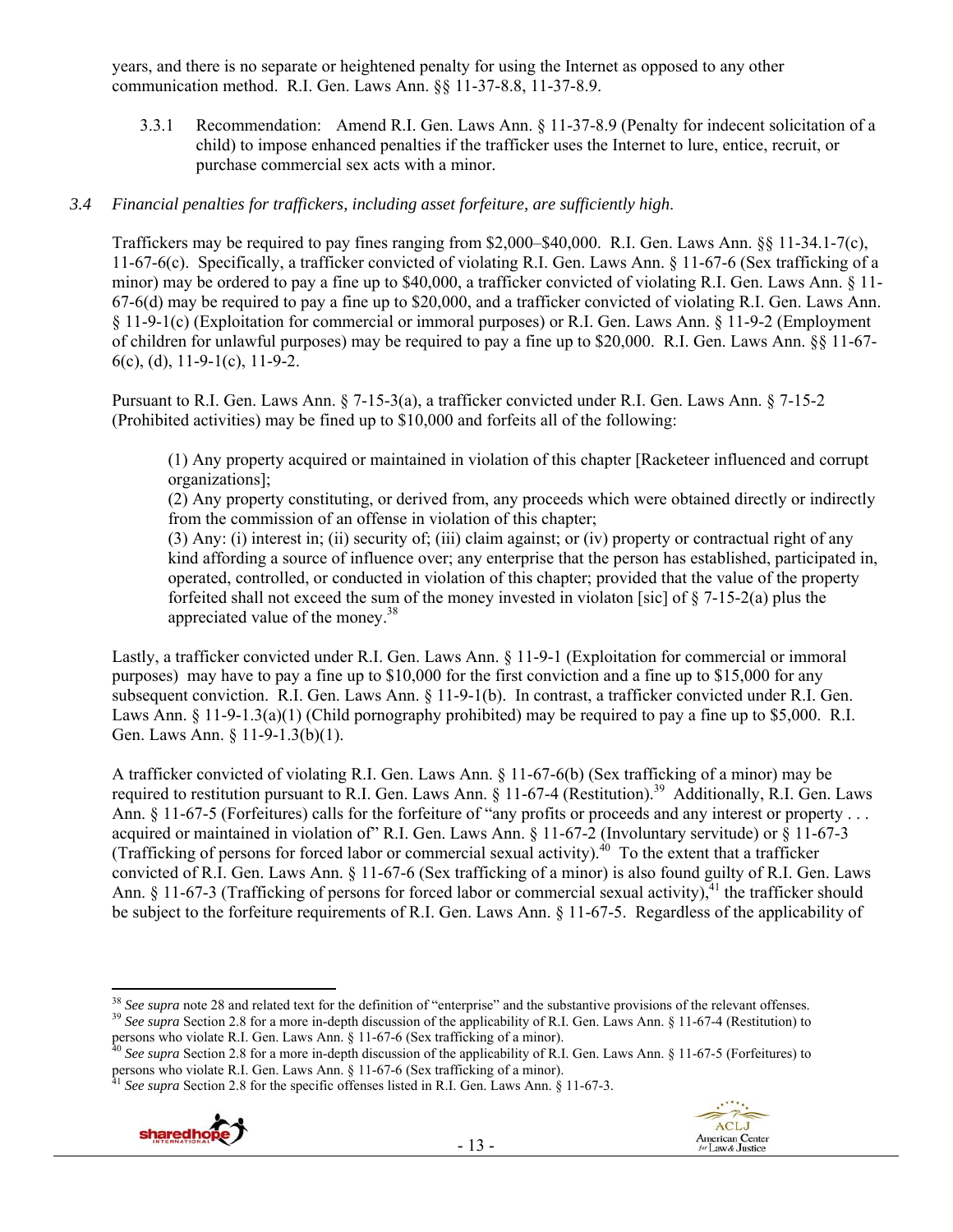R.I. Gen. Laws Ann. § 11-67-5, a judge can order a trafficker to make restitution to a victim of any crime under Rhode Island law.42 R.I. Gen. Laws Ann. § 12-19-32.

Notably, although R.I. Gen. Laws Ann. § 11-34.1-2(c) (Prostitution) requires prostituted persons to forfeit "[a]ny proceeds derived directly from a violation of" R.I. Gen. Laws Ann. § 11-34.1-2, no similar forfeiture provisions are imposed on traffickers under R.I. Gen. Laws Ann. § 11-34.1-7 (Pandering or permitting prostitution—not allowed). However, R.I. Gen. Laws Ann. § 12-5-2 (Grounds for issuance)<sup>43</sup> contains broader seizure provisions allowing law enforcement to seize property obtained in violation of the law or intended to be used to violate the law. R.I. Gen. Laws Ann. § 12-5-2(2), (3).

- 3.4.1 Recommendation: Amend R.I. Gen. Laws Ann. § 11-67-5 (Forfeitures) to expressly apply to persons who violate R.I. Gen. Laws Ann. § 11-67-6 (Sex trafficking of a minor).
- *3.5 Convicted traffickers are required to register as sex offenders.*

A trafficker convicted of violating R.I. Gen. Laws Ann. § 11-67-6 (Sex trafficking of a minor) or § 11-9-2 (Employment of children for unlawful purposes) is not required to register as a sex offender under R.I. Gen. Laws Ann. § 11-37.1-3(a) (Sexual offender registration and community notification).<sup>44</sup> A person convicted of violating R.I. Gen. Laws Ann. § 11-9-1(b) or (c) (Exploitation for commercial or immoral purposes), § 11-37- 8.8 (Indecent solicitation of a child), or  $\S$  11-9-1.3(a)(1) or (2) (Child pornography prohibited), however, will be required to register. R.I. Gen. Laws Ann. §§ 11-37.1-3(a)(1), 11-37.1-2(e)(5), (6), (8).

- 3.5.1 Recommendation: Amend R.I. Gen. Laws Ann. § 11-37.1-2(e) to include § 11-67-6 (Sex trafficking of a minor), and § 11-9-2 (Employment of children for unlawful purposes).
- *3.6 Laws relating to termination of parental rights for certain offenses include sex trafficking or CSEC offenses in order to remove the children of traffickers from their control and potential exploitation.*

R.I. Gen. Laws Ann. § 15-7-7(a) (Termination of parental rights) does not expressly include violations of R.I. Gen. Laws Ann. § 11-67-6 (Sex trafficking of a minor) or any of Rhode Island's CSEC laws as grounds for terminating parental rights. Instead, R.I. Gen. Laws Ann.  $\S 15$ -7-7(a)(2) authorizes the court to terminate parental rights to a child where

(2) The parent is unfit by reason of conduct or conditions seriously detrimental to the child; such as, but not limited to, the following:

(i) Institutionalization of the parent, including imprisonment, for a duration as to render it improbable for the parent to care for the child for an extended period of time; (ii) Conduct toward any child of a cruel or abusive nature;

(iv) The child has been placed with the department for children, youth, and families and the court has previously involuntarily terminated parental rights to another child of the parent and the parent continues to lack the ability or willingness to respond to services which would rehabilitate the parent and provided further that the court finds it is improbable that an additional period of services would result in reunification within a reasonable period of time considering the child's age and the need for a permanent home;

(v) The parent has subjected the child to aggravated circumstances, which circumstances shall be abandonment, torture, chronic abuse and sexual abuse;

<sup>&</sup>lt;sup>43</sup> See supra Section 2.8 for the provisions of R.I. Gen. Laws Ann. § 12-5-2.<br><sup>44</sup> See supra Section 2.10 for a full description of the substantive provisions of R.I. Gen. Laws Ann. § 11-37.1-3(a) and related definitions.



. . . .

. . .



<sup>&</sup>lt;sup>42</sup> See supra Section 2.8 for the provisions of R.I. Gen. Laws Ann.  $\S$  12-19-32 (Restitution).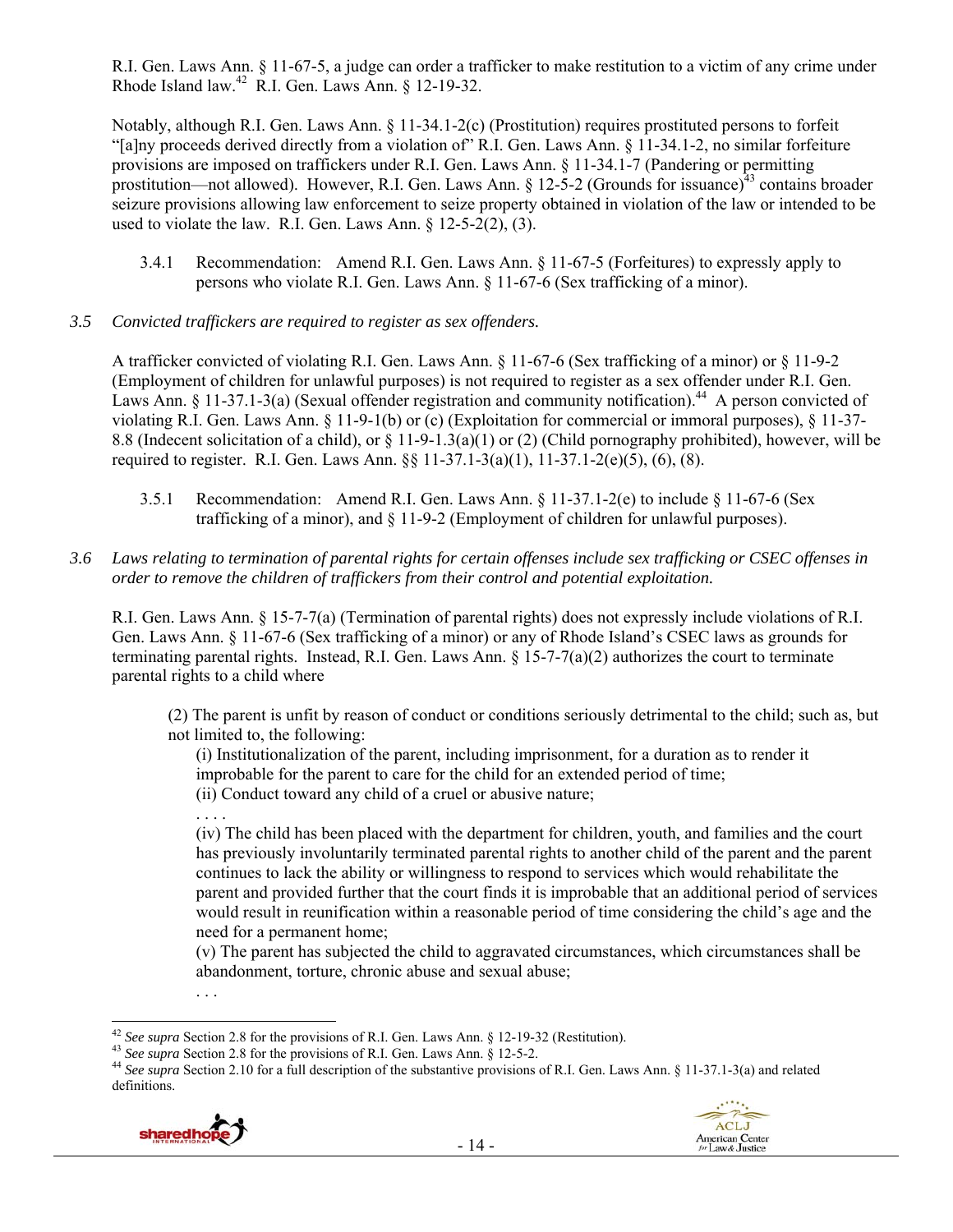(vii) The parent has exhibited behavior or conduct that is seriously detrimental to the child, for a duration as to render it improbable for the parent to care for the child for an extended period of time.

3.6.1 Recommendation: Amend R.I. Gen. Laws Ann. § 15-7-7(a)(2) (Termination of parental rights) to include a violation of R.I. Gen. Laws Ann. § 11-67-6 (Sex trafficking of a minor) or any of Rhode Island's CSEC laws as grounds for terminating parental rights.

# Framework Issue 4: Criminal provisions for facilitators

# *Legal Components:*

- *4.1 The acts of assisting, enabling, or financially benefitting from child sex trafficking are included as criminal offenses in the state sex trafficking statute.*
- *4.2 Financial penalties, including asset forfeiture laws, are in place for those who benefit financially from or aid and assist in committing domestic minor sex trafficking.*

*\_\_\_\_\_\_\_\_\_\_\_\_\_\_\_\_\_\_\_\_\_\_\_\_\_\_\_\_\_\_\_\_\_\_\_\_\_\_\_\_\_\_\_\_\_\_\_\_\_\_\_\_\_\_\_\_\_\_\_\_\_\_\_\_\_\_\_\_\_\_\_\_\_\_\_\_\_\_\_\_\_\_\_\_\_\_\_\_\_\_\_\_\_\_* 

- *4.3 Promoting and selling child sex tourism is illegal.*
- *4.4 Promoting and selling child pornography is illegal.*

# *Legal Analysis:*

*4.1 The acts of assisting, enabling, or financially benefitting from child sex trafficking are included as criminal offenses in the state sex trafficking statute*.

R.I. Gen. Laws Ann. § 11-67-6(b)(3) (Sex trafficking of a minor) applies the trafficking statute to those who benefit financially from participating in the sex trafficking of a minor.<sup>45</sup> A violation is punishable by imprisonment up to 40 years, a fine not to exceed \$40,000, or both. R.I. Gen. Laws Ann. § 11-67-6(c). In addition, pursuant to R.I. Gen. Laws Ann. § 11-67-6(d), anyone who "[o]bstructs, or attempts to obstruct, or in any way interferes with or prevents the enforcement of this section shall be guilty of a felony" punishable by imprisonment up to 20 years, a fine not to exceed \$20,000, or both.

Rhode Island's racketeering law, R.I. Gen. Laws Ann.  $\S$  7-15-2 (Prohibited activities),<sup>46</sup> also may be used to prosecute a facilitator. A violation is punishable by imprisonment up to 10 years, a fine not to exceed \$10,000, or both. R.I. Gen. Laws Ann. § 7-15-3(a).

Lastly, R.I. Gen. Laws Ann. § 11-9.1-15 (Laundering of monetary instruments)<sup>47</sup> may be used to prosecute a facilitator who commits a violation of R.I. Gen. Laws Ann. § 11-67-6 (Sex trafficking of a minor), § 11-34.1- 7(a) or (b) (Pandering or permitting prostitution—not allowed), or § 7-15-2 (Prohibited activities). A violation is punishable by imprisonment up to 20 years, a fine up to the greater of \$500,000 or "twice the value of the property involved in the transaction," or both. R.I. Gen. Laws Ann.  $\S 11-9.1-15(a)$ ,(b). A facilitator would also be civilly liable to Rhode Island for "the greater of: (1) The value of the property, funds, or monetary instruments involved in the transaction; or (2) Ten thousand dollars (\$ 10,000)." R.I. Gen. Laws Ann. § 11-9.1-  $15(c)$ .





<sup>&</sup>lt;sup>45</sup> See supra Section 1.1 for the substantive provisions of R.I. Gen. Laws Ann. § 11-67-6(b)(3).

<sup>&</sup>lt;sup>46</sup> See supra Section 3.1 for the substantive provisions of R.I. Gen. Laws Ann. § 7-15-2(a)–(c) and related definitions.<br><sup>47</sup> See supra Section 3.1 for the substantive provisions of R.I. Gen. Laws Ann. § 11-9.1-15.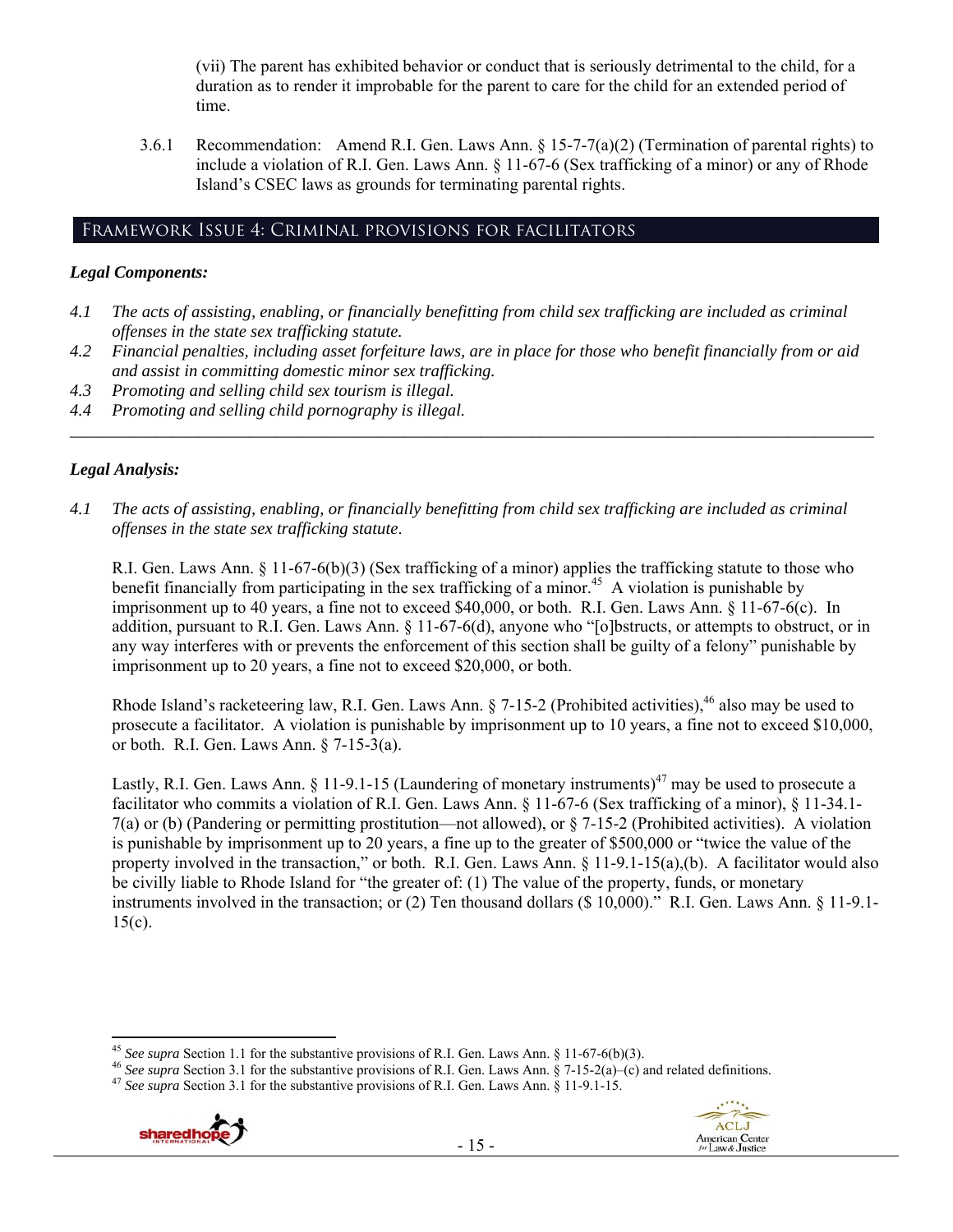*4.2 Financial penalties, including asset forfeiture laws, are in place for those who benefit financially from or aid and assist in committing domestic minor sex trafficking.* 

Facilitators may be required to pay fines ranging from \$2,000–\$40,000. R.I. Gen. Laws Ann. §§ 11-34.1-7(c), 11-67-6(c). Specifically, a facilitator convicted of violating R.I. Gen. Laws Ann. § 11-67-6(b)(3) (Sex trafficking a minor) may be ordered to pay a fine up to \$40,000, while a facilitator convicted of violating R.I. Gen. Laws Ann.  $\S$  11-67-6(d) may be required to pay a fine up to \$20,000. R.I. Gen. Laws Ann.  $\S$  11-67-6(c), (d). Facilitators who are found guilty of violating Rhode Island's racketeering statute, R.I. Gen. Laws Ann. § 7- 15-2 (Prohibited activities), may have to pay a fine up to \$10,000, and, pursuant to R.I. Gen. Laws Ann. § 7-15- 3(a), may be ordered to forfeit all of the following:

(1) Any property acquired or maintained in violation of this chapter [Racketeer influenced and corrupt organizations];

(2) Any property constituting, or derived from, any proceeds which were obtained directly or indirectly from the commission of an offense in violation of this chapter;

(3) Any: (i) interest in; (ii) security of; (iii) claim against; or (iv) property or contractual right of any kind affording a source of influence over; any enterprise that the person has established, participated in, operated, controlled, or conducted in violation of this chapter; provided that the value of the property forfeited shall not exceed the sum of the money invested in violaton [sic] of  $\S$  7-15-2(a) plus the appreciated value of the money.<sup>48</sup>

Facilitators are subject to restitution to a victim of R.I. Gen. Laws Ann. § 11-67-6(b)(3) (Sex trafficking of a minor), pursuant to R.I. Gen. Laws Ann. § 11-67-4 (Restitution).<sup>49</sup> Also, R.I. Gen. Laws Ann. § 12-19-32 (Restitution) more broadly allows a judge to order a facilitator convicted of any crime under Rhode Island law to make restitution to the victim.<sup>50</sup>

Additionally, R.I. Gen. Laws Ann. § 11-67-5 (Forfeitures) calls for the forfeiture of "any profits or proceeds and any interest or property . . . acquired or maintained in violation of" R.I. Gen. Laws Ann. § 11-67-2 (Involuntary servitude) or § 11-67-3 (Trafficking of persons for forced labor or commercial sexual activity).<sup>51</sup> To the extent that a facilitator convicted of R.I. Gen. Laws Ann. § 11-67-6 is also found guilty of R.I. Gen. Laws Ann. § 11- 67-3,<sup>52</sup> the facilitator will be subject to the forfeiture requirements of R.I. Gen. Laws Ann.  $\S$  11-67-5. Also, law enforcement may seize property obtained in violation of the law or intended for use in violation of the law. R.I. Gen. Laws Ann. § 12-5-2(2), (3).

- 4.2.1 Recommendation: Amend R.I. Gen. Laws Ann. § 11-67-4 (Restitution) and § 11-67-5 (Forfeitures) to expressly apply to persons who violate R.I. Gen. Laws Ann. § 11-67-6 (Sex trafficking of a minor).
- *4.3 Promoting and selling child sex tourism is illegal*.

Rhode Island does not have a law related to sex tourism.

4.3.1 Recommendation: Enact a law making it a crime to sell or offer to sell travel services that include or facilitate travel for the purpose of engaging in commercial sexual exploitation of a minor or prostitution of a minor, if the offer, sale, or travel occurs in Rhode Island.

<sup>49</sup> See supra Section 2.8 for a more in-depth discussion of the applicability of R.I. Gen. Laws Ann. § 11-67-4 (Restitution) to persons who violate R.I. Gen. Laws Ann. § 11-67-6 (Sex trafficking of a minor).





<sup>&</sup>lt;sup>48</sup> See supra note 28 and related text for the definition of "enterprise" and the substantive provisions of the relevant offenses.

<sup>&</sup>lt;sup>30</sup> See supra Section 2.8 for the provisions of R.I. Gen. Laws Ann. § 12-19-32 (Restitution).<br><sup>51</sup> See supra Section 2.8 for a more in-depth discussion of the applicability of R.I. Gen. Laws Ann. § 11-67-5 (Forfeitures) persons who violate R.I. Gen. Laws Ann. § 11-67-6 (Sex trafficking of a minor).<br><sup>52</sup> *See supra* Section 2.8 for the specific offenses listed in R.I. Gen. Laws Ann. § 11-67-3.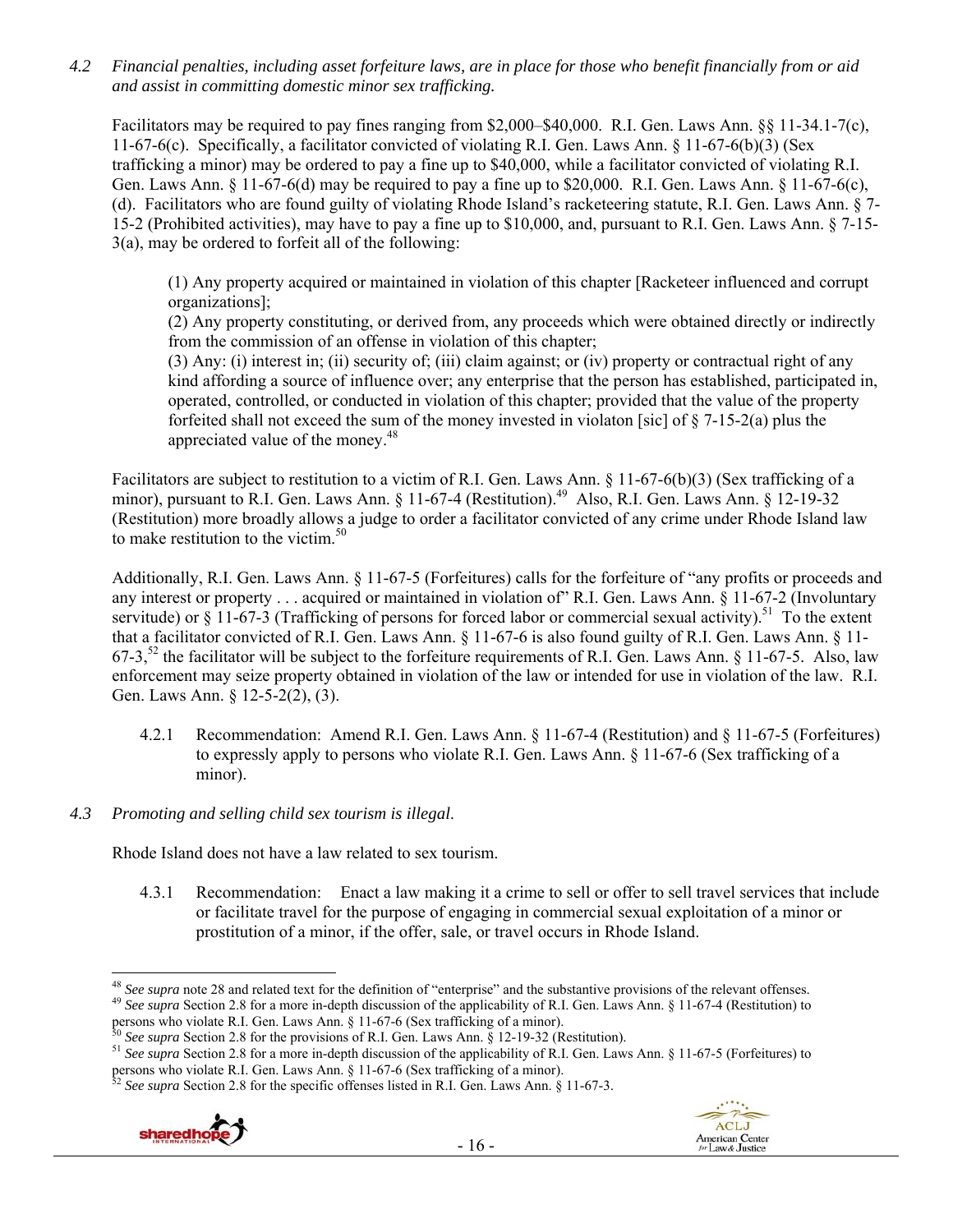# *4.4 Promoting and selling child pornography is illegal*.

A facilitator who distributes child pornography may be prosecuted under R.I. Gen. Laws Ann. § 11-9-1(b) (Exploitation for commercial or immoral purposes).<sup>53</sup> A first violation is punishable by imprisonment up to 10 years, a fine not to exceed \$10,000, or both, while a subsequent violation is punishable by imprisonment up to 15 years, a fine not to exceed \$15,000, or both. Additionally, R.I. Gen. Laws Ann. § 11-9-1.3(a)(2) (Child pornography prohibited) makes it illegal for a facilitator to "[k]nowingly mail, transport, deliver or transfer by any means, including by computer, any child pornography." A violation is punishable by imprisonment up to 15 years, a fine not to exceed \$5,000, or both. R.I. Gen. Laws Ann. § 11-9-1.3(b)(1).

4.4.1 Recommendation: Amend R.I. Gen. Laws Ann. § 11-9-1(b) (Exploitation for commercial or immoral purposes) and  $\S 11-9-1.3(a)(2)$  (Child pornography prohibited) to apply consistent penalties to similar instances of criminal conduct.

# Framework Issue 5: Protective provisions for the child victims

# *Legal Components:*

- *5.1 A victim of domestic minor sex trafficking or CSEC is defined as a victim for purposes of qualifying for crime victims' compensation and other victim benefits.*
- *5.2 The state sex trafficking statute expressly prohibits a defendant from raising consent of the minor to the commercial sex acts as a defense.*
- *5.3 Prostitution laws apply only to adults, making minors under 18 specifically immune from this offense.*
- *5.4 Commercially sexually exploited children are provided with a child protection response, including specialized shelter and services, and are not detained in juvenile detention facilities.*
- *5.5 Commercial sexual exploitation or sex trafficking is identified as a type of abuse and neglect within child protection statutes.*
- *5.6 The definition of "caregiver" (or similar term) in the child welfare statutes is broad enough to include a trafficker who has custody or control of a child in order to bring a trafficked child into the protection of child protective services.*
- *5.7 Crime victims' compensation is specifically available to a child victim of sex trafficking or CSEC without regard to ineligibility factors.*
- *5.8 Victim-friendly procedures and protections are provided in the trial process for minors under 18.*
- *5.9 Expungement or sealing of juvenile arrest or criminal records resulting from arrests or adjudications for prostitution-related offenses committed as a result of, or in the course of, the commercial sexual exploitation of a minor is available within a reasonable time after turning 18.*
- *5.10 Victim restitution and civil remedies are authorized by law for minor victims of sex trafficking or CSEC.*
- *5.11 Statutes of limitations for civil and criminal actions for child sex trafficking or CSEC offenses are eliminated or lengthened sufficiently to allow prosecutors and victims a realistic opportunity to pursue criminal action and legal remedies.*

*\_\_\_\_\_\_\_\_\_\_\_\_\_\_\_\_\_\_\_\_\_\_\_\_\_\_\_\_\_\_\_\_\_\_\_\_\_\_\_\_\_\_\_\_\_\_\_\_\_\_\_\_\_\_\_\_\_\_\_\_\_\_\_\_\_\_\_\_\_\_\_\_\_\_\_\_\_\_\_\_\_\_\_\_\_\_\_\_\_\_\_\_\_* 

# *Legal Analysis:*

*5.1 A victim of domestic minor sex trafficking or CSEC is defined as a victim for purposes of qualifying for crime victims' compensation and other victim benefits.* 

Under R.I. Gen. Laws Ann. § 12-28-4(b) (Right to address court prior to sentencing) of the chapter entitled, "Victim's Rights," a "victim" is a person "who has sustained personal injury or loss of property directly

 <sup>53</sup> *See supra* Section 1.2 for the substantive provisions of R.I. Gen. Laws Ann. § 11-9-1(b).

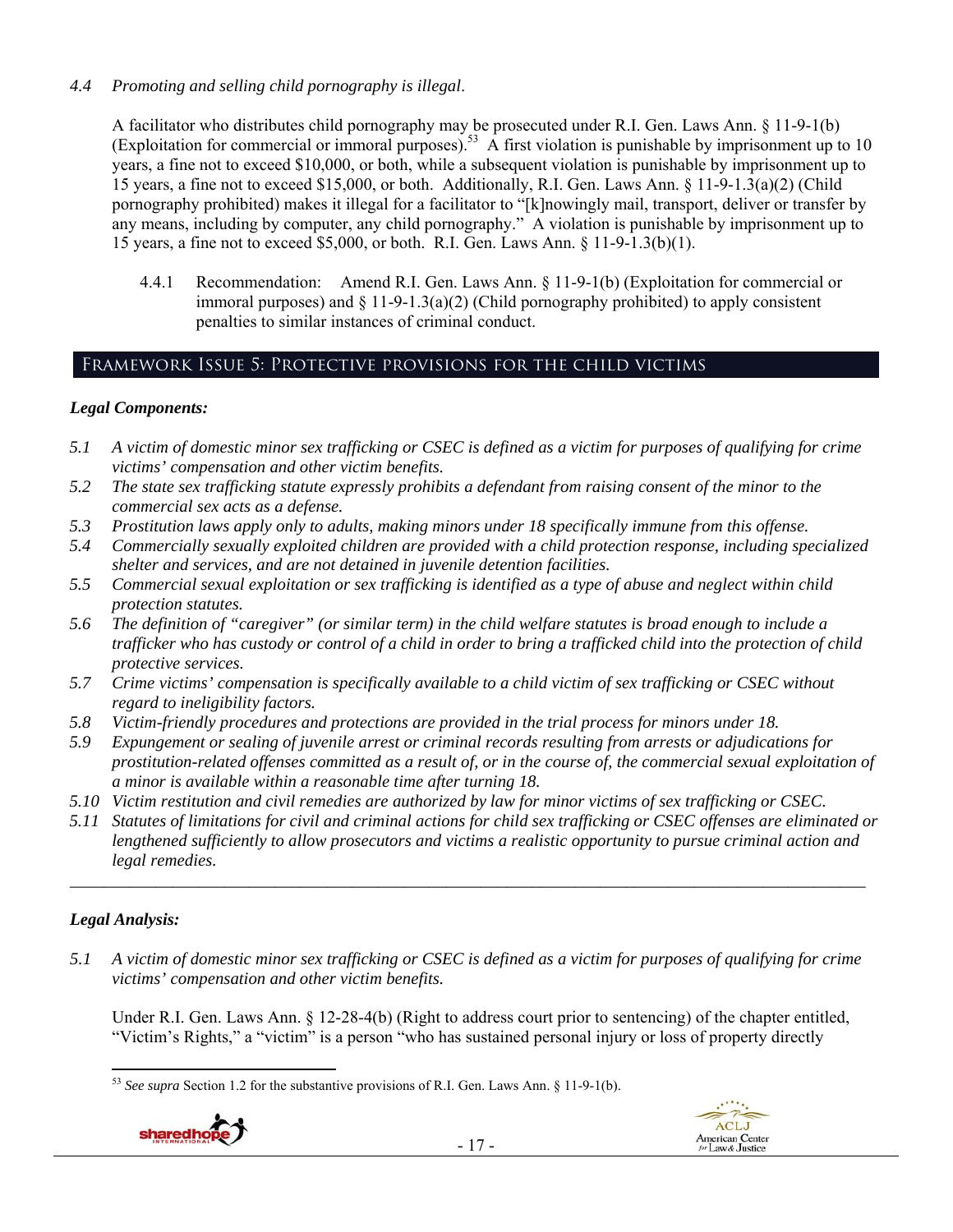attributable to the felonious conduct of which the defendant has been convicted." Very similar definitions of "victim" are included in R.I. Gen. Laws Ann. § 12-28-4.1(b) (Right to address court regarding plea negotiation), § 12-28-4.3(b) (Pretrial conferences—misdemeanors in district court), § 12-28-5(b) (Civil judgment against defendant), and  $\S$  12-28-6(d) (Right to address parole board). R.I. Gen. Laws Ann.  $\S$  12-28-4.1(b), 12-28-4.3(b), 12-28-5(b), 12-28-6(d).

For purposes of Title 12, Chapter 25 (Criminal Injuries Compensation), a "victim" is "a person who is injured or killed by any act of a person or persons which is within the description of any of the offenses specified in § 12-25-20 [Offenses to which chapter applies] and which act occurs in the state of Rhode Island."54 R.I. Gen. Laws Ann. § 12-25-17(12). However, domestic minor sex trafficking victims are not considered victims for criminal injuries compensation since only victims of certain crimes, not including R.I. Gen. Laws Ann. § 11-67- 6 (Sex trafficking of a minor) and other CSEC crimes are eligible for compensation.55

*5.2 The state sex trafficking statute expressly prohibits a defendant from raising consent of the minor to the commercial sex acts as a defense.* 

R.I. Gen. Laws Ann. § 11-67-6 (Sex trafficking of a minor), § 11-9-1(c) (Exploitation for commercial or immoral purposes), § 11-9-2 (Employment of children for unlawful purposes), § 11-9-1.1 (Child nudity prohibited in publications), and  $\S 11-37-8.8(a)$  (Indecent solicitation of a child) are all silent regarding whether the minor's consent to a commercial sex act is a defense to the crime.

5.2.1 Recommendation: Amend R.I. Gen. Laws Ann. § 11-67-6 (Sex trafficking of a minor) and Rhode Island's CSEC laws to expressly provide that the consent of a minor to a commercial sex act is not a defense to the crime.

# *5.3 Prostitution laws apply only to adults, making minors under 18 specifically immune from this offense.*

R.I. Gen. Laws Ann. § 11-34.1-2(a), (b) (Prostitution) is age-neutral, and therefore, applies to minors. R.I. Gen. Laws Ann. § 11-34.1-2(a) states, "A person is guilty of prostitution when such person engages or agrees or offers to engage in sexual conduct with another person in return for a fee. Any person found guilty under this section shall be deemed guilty of a misdemeanor . . . ." However, R.I. Gen. Laws Ann. § 11-34.1-2(d) provides an affirmative defense by stating,

[I]t shall be an affirmative defense if the accused was forced to commit a commercial sexual activity by:

- (1) Being threatened or, subjected to physical harm;
- (2) Being physically restrained or threatened to be physically restrained;
- (3) Being subject to threats of abuse of law or legal process;

(4) Being subject to destruction, concealment, removal or confiscation, of any passport or other immigration document, or any other actual or purported governmental identification document; or (5) Being subject to intimidation in which the accused's physical well being was perceived as threatened.

A first conviction under R.I. Gen. Laws Ann. § 11-34.1-2(a) is punishable by imprisonment up to 6 months, a fine of  $$250–$1,000$ , or both. R.I. Gen. Laws Ann.  $§$  11-34.1-2(a). A subsequent conviction is punishable by imprisonment up to 1 year, a fine of \$500–\$1,000, or both. R.I. Gen. Laws Ann. § 11-34.1-2(b). Additionally, under R.I. Gen. Laws Ann. § 11-34.1-2(c), "Any proceeds derived directly from a violation of this section are subject to seizure and forfeiture . . . ."

applies) to domestic minor sex trafficking victims.



 <sup>54</sup> See infra Section 5.7 for a discussion of the applicability of R.I. Gen. Laws Ann. § 12-25-20 (Offenses to which chapter applies) to domestic minor sex trafficking victims.<br><sup>55</sup> *See infra* Section 5.7 for a discussion of the applicability of R.I. Gen. Laws Ann. § 12-25-20 (Offenses to which chapter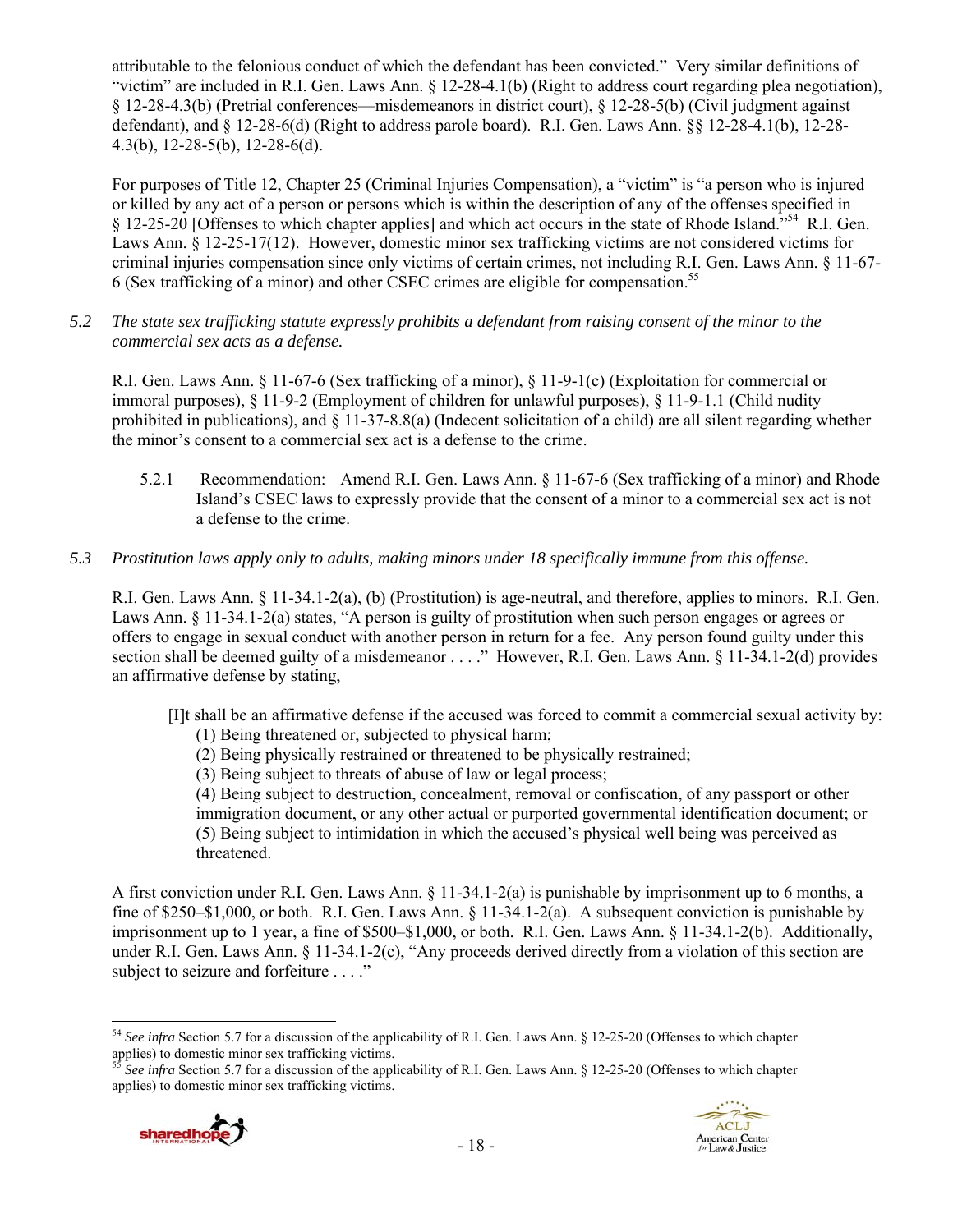R.I. Gen. Laws Ann. § 11-34.1-4(a) (Loitering for prostitution) also is not limited in applicability to adults, stating,

It shall be unlawful for any person to stand or wander in or near any public highway or street, or any public or private place, and attempt to engage passersby in conversation, or stop or attempt to stop motor vehicles, for the purpose of prostitution or other commercial sexual activity. . . .

A first conviction under R.I. Gen. Laws Ann. § 11-34.1-4(a) is punishable by imprisonment up to 6 months, a fine of \$250–\$1,000, or both, and a subsequent conviction is punishable by imprisonment up to 1 year, a fine of \$500–\$1,000, or both. R.I. Gen. Laws Ann. § 11-34.1-4(a), (b).

5.3.1 Recommendation: Amend R.I. Gen. Laws Ann. § 11-34.1-2(a), (b) (Prostitution) and § 11-34.1-4 (Loitering for prostitution) to make the laws inapplicable to minors under 18.

### *5.4 Commercially sexually exploited children are provided with a child protection response, including specialized shelter and services, and are not detained in juvenile detention facilities.*

Protective provisions are available to commercially sexually exploited children. R.I. Gen. Laws Ann. § 40-11- 3(a) (Duty to report—deprivation of nutrition or medical treatment) requires that "[a]ny person who has reasonable cause to know or suspect that any child has been abused or neglected as defined in § 40-11-2 or has been a victim of sexual abuse by another child" must report the information to the Department of Children, Youth and Families (DCYF) within 24 hours.<sup>56</sup> For purposes of R.I. Gen. Laws Title 40 (Human services), Chapter 11 (Abused and neglected children), R.I. Gen. Laws Ann. § 40-11-2(1) defines an "abused and/or neglected child" as

a child whose physical or mental health or welfare is harmed or threatened with harm when his or her parent or other person responsible for his or her welfare:

(iii) Commits or allows to be committed, against the child, an act of sexual abuse; or

. . . (vii) Sexually exploits the child in that the person allows, permits or encourages the child to engage in prostitution as defined by the provisions in § 11-34.1-1 et seq., entitled "Commercial Sexual Activity"; or

(viii) Sexually exploits the child in that the person allows, permits, encourages or engages in the obscene or pornographic photographing, filming or depiction of the child in a setting which taken as a whole suggests to the average person that the child is about to engage in or has engaged in, any sexual act, or which depicts any such child under eighteen (18) years of age, performing sodomy, oral copulation, sexual intercourse, masturbation, or bestiality; or

(ix) Commits or allows to be committed any sexual offense against the child as such sexual offenses are defined by the provisions of chapter 37 [Sexual assault] of title 11 [Criminal offenses], entitled "Sexual Assault", as amended; or

(x) Commits or allows to be committed against any child an act involving sexual penetration or sexual contact if the child is under fifteen (15) years of age; or if the child is fifteen (15) years or older, and (1) force or coercion is used by the perpetrator, or (2) the perpetrator knows or has reason to know that the victim is a severely impaired person as defined by the provisions of  $\S 11-5-11$ [Assault on persons with severe impairments], or physically helpless as defined by the provisions of § 11-37-6 [Third degree sexual assault].

  $56$  R.I. Gen. Laws Ann. § 40-11-3.1 (Duty to report death of child due to child abuse or neglect) separately mandates the reporting of the known or suspected death of a child due to child abuse or neglect. The failure to make a report required under R.I. Gen. Laws Ann. § 40-11-3 or § 40-11-3.1 is punishable by imprisonment up to 1 year, a fine up to \$500, or both, and the person will be liable for any civil damages "proximately caused by that failure." R.I. Gen. Laws Ann. § 40-11-6.1.



. . .

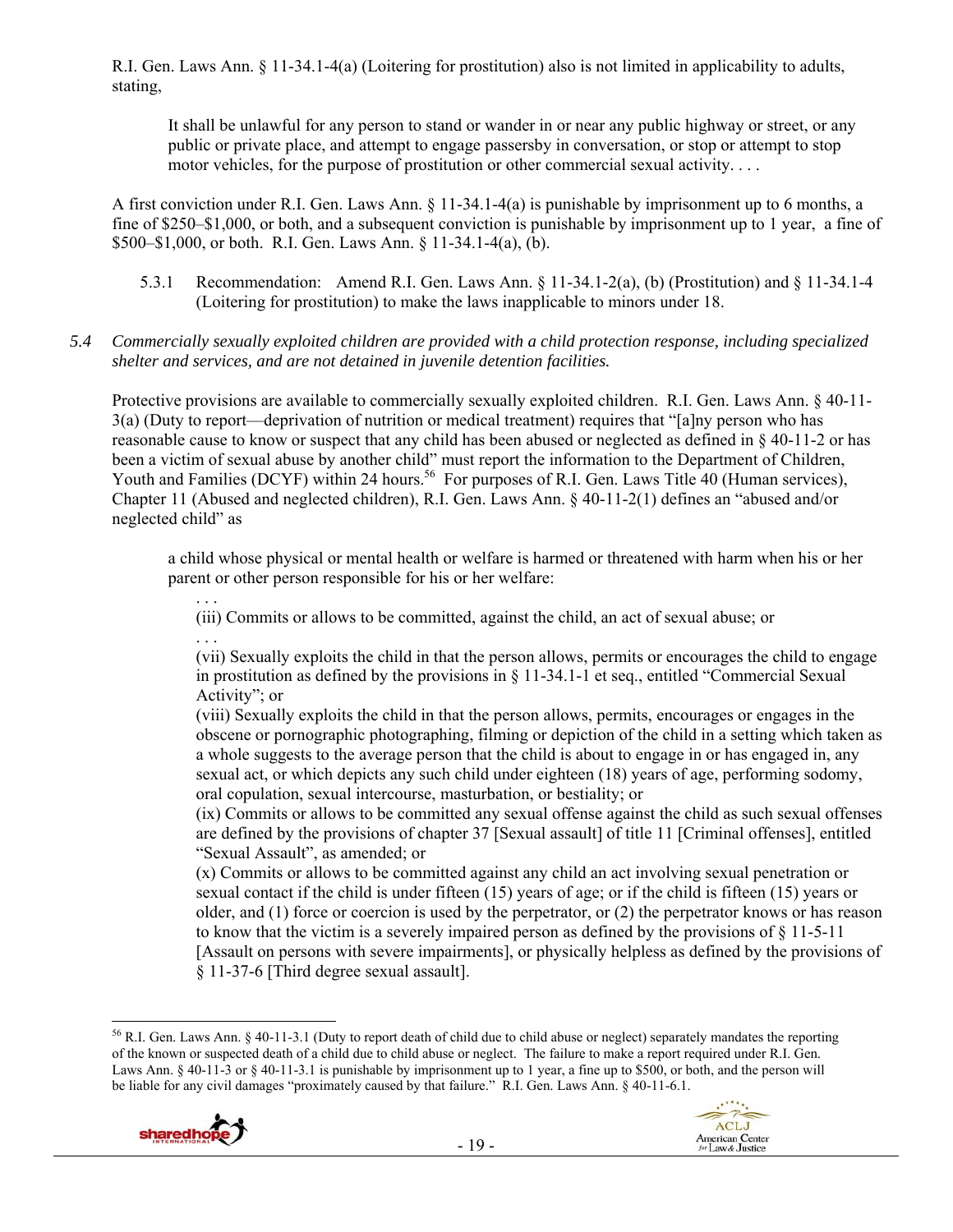R.I. Gen. Laws Ann. § 40-11-2(2) defines a "child" as a "person under the age of eighteen (18)" for the purposes of Title 40, Chapter 11.

The DCYF must immediately investigate the report and provide any referrals or protective social services it determines necessary for the child. R.I. Gen. Laws Ann. § 40-11-3(a). In conducting its investigation, the DCYF must have contact with the child and any other children present in the same household and, if the child is mentally competent, conduct an interview. R.I. Gen. Laws Ann.  $\frac{1}{2}$  40-11-7(a).<sup>57</sup>

If the DCYF determines that "a child has been abused or neglected; which results in a child [sic] death, serious physical or emotional harm, sexual abuse or exploitation or an act or failure to act which represents an imminent risk of serious harm," the DCYF has "the duty to petition the family court for removal of the child from the care and custody of the parents, or any other person having custody or care of the child." R.I. Gen. Laws Ann. § 40- 11-7(c). R.I. Gen. Laws Ann. § 40-11-5(b) (Protective custody by physician or law enforcement officer) separately allows any law enforcement officer to "take a child into protective custody without the consent of the parents, or others exercising control over the child." An officer who takes a child into custody and "has reasonable cause to believe that there exists an imminent danger to the child's life or health" must "immediately notify and place the child with the director of the department of children, youth, and families or his or her designated agent who shall care for the child," but the child may not "be detained in protective custody longer than forty-eight (48) hours without the express approval of a justice of the family court." R.I. Gen. Laws Ann.  $$40-11-5(c)$ .

Under R.I. Gen. Laws Ann. § 14-1-27(c) (Temporary detention in public or private institutions), when DCYF applies for temporary custody of a child due to abuse or neglect allegations, DCYF must, within 30 days, consider placing the child with a relative who does not live with the child's parents, "unless the particular needs of the child make the placement contrary to the child's best interests." R.I. Gen. Laws Ann. § 40-11-12(b) (Award of custody) provides that, where the court determines a child to be an abused or neglected child, the court may allow the department custody of the child until the conditions in the child's own home are "consistent with the child's safety."

Within 12 months of the date the child was placed in DCYF's care, the DCYF must "file a motion in the family court requesting a permanency hearing on the status of the child." R.I. Gen. Laws Ann. § 40-11-12.1(a). At the permanency hearing, the court will enter an order for a permanency plan, which, pursuant to R.I. Gen. Laws Ann. § 40-11-12.1(e), may include one of the following options:

(1) In the case of a child whose care and custody have been transferred to the department of children, youth, and families, direct that the child be returned to and safety maintained in the home of the parent, guardian, or relative; or

(2) Direct that the child's placement in foster care continue on a long-term basis or that the child be placed in an independent living facility; or

(3) Direct that foster care of the child and reunification efforts be continued if the department of children, youth, and families, after a hearing, has demonstrated to the court that continuation of the child in foster care and continued reunification efforts for a determinate period is in the child's best interests. If the court does not return the child to the care and custody of the parent, guardian or relative and the court does not direct that foster care of the child and reunification efforts be continued, the department shall institute a proceeding within thirty (30) days of the permanency hearing pursuant to chapter 7 of title 15 to legally free the child for adoption; or

. . . .

Despite these protections, children may instead be treated as delinquent and be arrested and detained by law enforcement for actions related to their trafficking conditions. R.I. Gen. Laws Ann. § 14-1-25.

  $57$  Similar duties apply to law enforcement agencies that receive reports of any allegedly abused or neglected child under R.I. Gen. Laws Ann. § 40-11-9 (Duties of law enforcement agency).

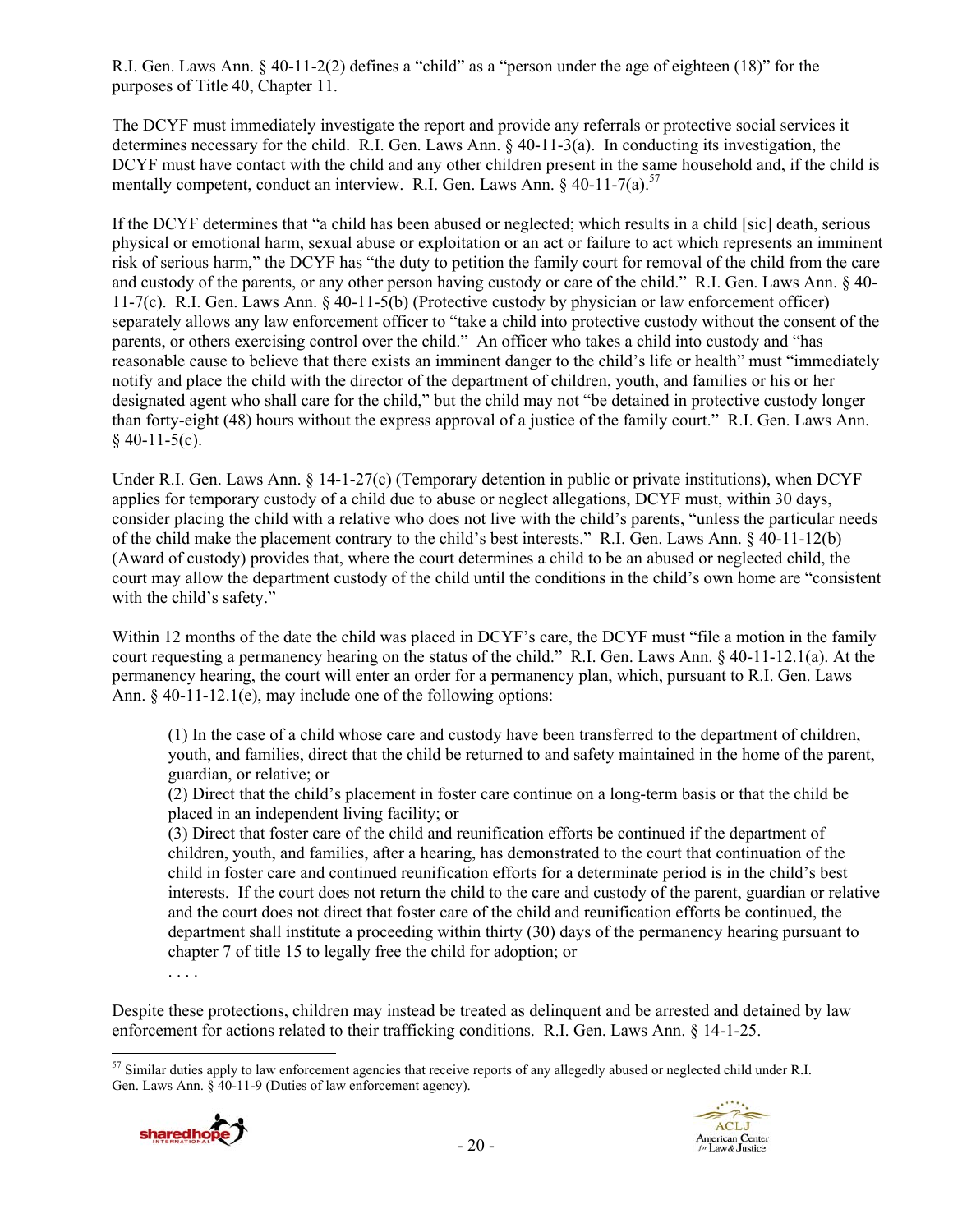A "delinquent" child is defined as one "who has committed any offense which, if committed by an adult, would constitute a felony, or who has on more than one occasion violated any of the other laws of the state or of the United States or any of the ordinances of cities and towns, other than ordinances relating to the operation of motor vehicles." R.I. Gen. Laws Ann. § 14-1-3(5). A "wayward" child is defined in R.I. Gen. Laws Ann. § 14- 1-3(9)(vi) to include a child "[w]ho has on any occasion violated any of the laws of the state or of the United States or any of the ordinances of cities and towns, other than ordinances relating to the operation of motor vehicles."

Under these definitions, a commercially sexually exploited child who has violated R.I. Gen. Laws Ann. § 11- 34.1-2 (Prostitution) or § 11-34.1-4 (Loitering for prostitution) would be considered a wayward child upon a first violation and a delinquent child upon a subsequent violation and could be arrested under R.I. Gen. Laws Ann.  $\text{8}$  14-1-25.<sup>58</sup>

Additionally, R.I. Gen. Laws Ann. § 11-9-3 (Seizure and custody of exploited child—proceedings as against neglected child) states,

The town sergeant of any town, the chief of police of any city, or any agent of the director of children, youth and families may enter any place where any child may be held, detained or employed in violation of §§ 11-9-1 [Exploitation for commercial or immoral purposes]―11-9-8 [Appropriations for prevention of cruelty to children], and, without process of law, seize and detain the child and hold him or her as a witness to testify upon the trial of any person charged with violating the provisions of §§ 11- 9-1―11-9-8; and if prior to or upon conviction of the offender, no person shall appear who is entitled to the custody of the child, the officer having the child in custody may bring proceedings against the child as a neglected child under the provisions of chapter 1 [Proceedings in family court] of title 14 [Delinquent and dependent children].

Under R.I. Gen. Laws Ann. § 14-1-3(8), a neglected child generally is one who

requires the protection and assistance of the court when his or her physical or mental health or welfare is harmed or threatened with harm when the parents or guardian:

(i) Fails to supply the child with adequate food, clothing, shelter, or medical care, though

financially able to do so or offered financial or other reasonable means to do so;

- (ii) Fails to provide the child proper education as required by law; or
- (iii) Abandons and/or deserts the child.

After taking a child into custody, R.I. Gen. Laws Ann. § 14-1-20 (Release or placement of child in custody of officer) requires an officer, on the parent's, guardian's, or other custodian's written promise, to bring the child to court at the appointed time, to release the child to a parent, guardian, or other custodian. If the officer does not release the child to the parent, guardian, or custodian, he may place the child with a probation counselor or in another place of detention. The child may be detained in "a suitable place or places not directly connected with any jail or lockup . . . so long as detention may be necessary." R.I. Gen. Laws Ann. § 14-1-23. However, R.I. Gen. Laws Ann. § 14-1-26.1 (Temporary custody of status and non-offenders) provides that when law enforcement holds juveniles who are considered status offenders, dependent children, or neglected children in custody, they may only be held in "an unlocked, multi-purpose room that is not designated for residential use or

Nothing contained in this chapter [Proceedings in family court] shall be construed as forbidding any police officer or probation counselor from immediately taking into custody any child who is found violating any law or ordinance, or whose surroundings are such as to endanger his health, morals, or welfare, unless immediate action is taken. In each of these cases, the officer taking the child into custody shall immediately report the fact to the court and the case shall then be proceeded with as provided in this chapter.



 58 R.I. Gen. Laws Ann. § 14-1-22 (Taking child into immediate custody) further provides,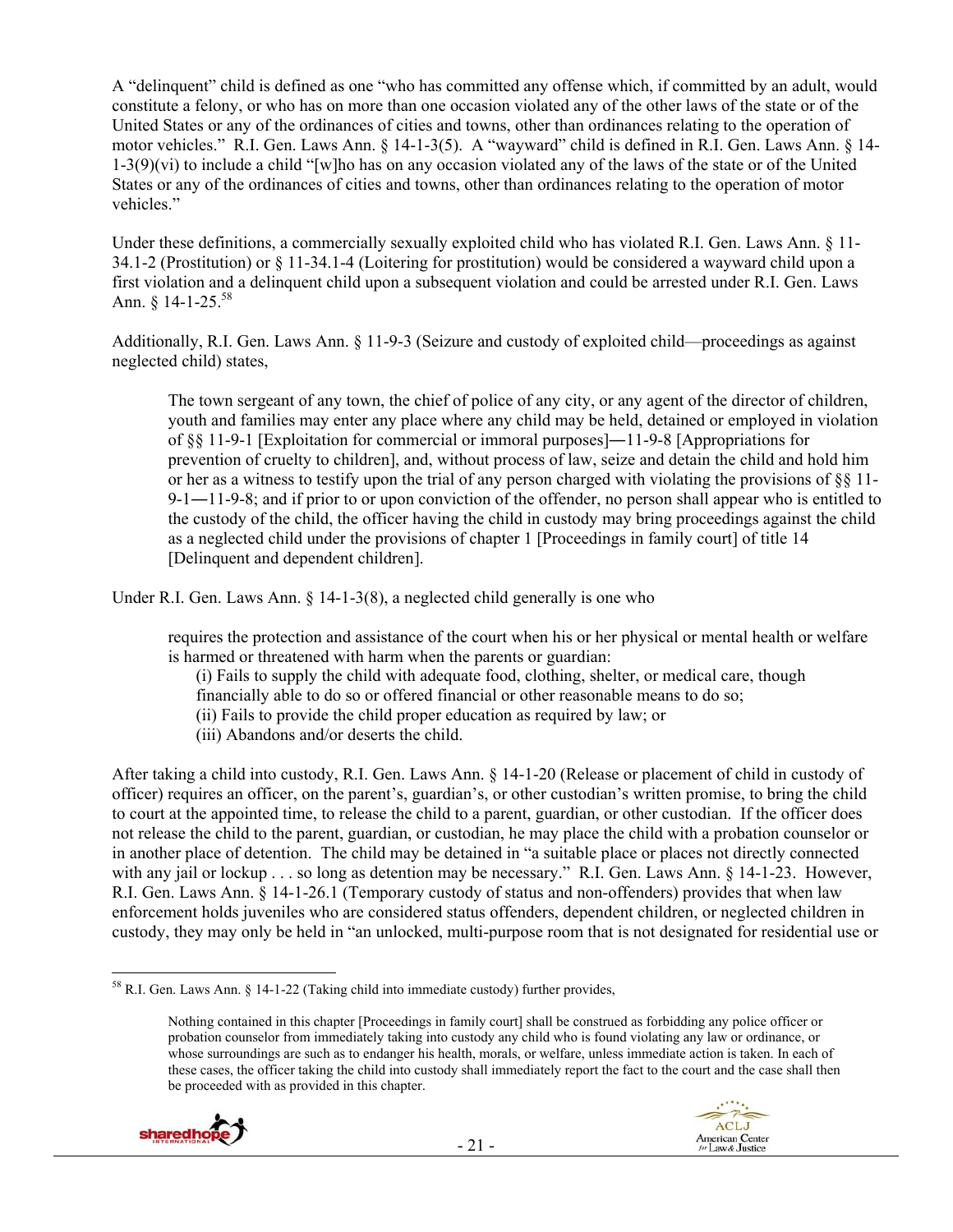secure detention." Furthermore, these children "shall not be handcuffed to a stationary object and must remain in continuous visual supervision of an agency representative." R.I. Gen. Laws Ann. § 14-1-26.1. Delinquent or wayward children may not, pursuant to R.I. Gen. Laws Ann. § 14-1-26, be held in

any prison, jail, lockup, or reformatory, or be transported with, or compelled or permitted to associate or mingle with, criminal, vicious, or dissolute persons, but shall be kept under the care of the person arresting the child, or of a police matron as provided in  $\S$  14-1-24 [Care of girls detained], until by order of the court other disposition is made of the child as provided in this chapter; and if the child is ordered to be detained or confined in any of the institutions mentioned in this chapter, the child shall not be conveyed to or from the institution with adult offenders.

Under R.I. Gen. Laws Ann. § 14-1-27(a) (Temporary detention in public or private institutions), a child may also be held at the training school for youth, in the custody of the DCYF, or in a private home, institution, or agency licensed by the DCYF, pending a hearing within 30 days. If the hearing determines that the child is "delinquent, wayward, neglected or dependent," pursuant to R.I. Gen. Laws Ann. § 14-1-32 (Power of court to order disposition of child), the child may be placed in the custody of a parent, relative, or the DCYF, subject to terms decided by the court, which may include probation, additional supervision, or parental counseling.

Under R.I. Gen. Laws Ann. § 14-1-36 (Commitment of delinquent and wayward children), delinquent and wayward children specifically may be "committed to the training school for youth for a sentence no longer than the youth's nineteenth birthday."

However, for children it determines to be dependent or neglected, under R.I. Gen. Laws Ann. § 14-1-34(a) (Placement of dependent and neglected children—criminal records of foster parents made available), the court must grant custody of the child to the DCYF, which may be revoked "for good cause shown" by decree at any time. If custody is granted to the DCYF, "the court shall authorize the provision of suitable treatment, rehabilitation and care for each child in the least restrictive and community-based setting." R.I. Gen. Laws Ann. § 14-1-36.2.

- 5.4.1 Recommendation: Establish a mandatory response law that directs any minor involved in prostitution or who is a victim of trafficking for sexual servitude away from the criminal justice system and into a protective system.
- *5.5 Commercial sexual exploitation or sex trafficking is identified as a type of abuse and neglect within child protection statutes.*

R.I. Gen. Laws Ann. § 40-11-2(1) (Definitions) expressly identifies commercial sexual exploitation as a type of child abuse or neglect. R.I. Gen. Laws Ann. § 40-11-2(1) defines an "abused and/or neglected child" as

a child whose physical or mental health or welfare is harmed or threatened with harm when his or her parent or other person responsible for his or her welfare:

(iii) Commits or allows to be committed, against the child, an act of sexual abuse; or

. . . (vii) Sexually exploits the child in that the person allows, permits or encourages the child to engage in prostitution as defined by the provisions in § 11-34.1-1 et seq., entitled "Commercial Sexual Activity"; or

(viii) Sexually exploits the child in that the person allows, permits, encourages or engages in the obscene or pornographic photographing, filming or depiction of the child in a setting which taken as a whole suggests to the average person that the child is about to engage in or has engaged in, any sexual act, or which depicts any such child under eighteen (18) years of age, performing sodomy, oral copulation, sexual intercourse, masturbation, or bestiality; or



. . .

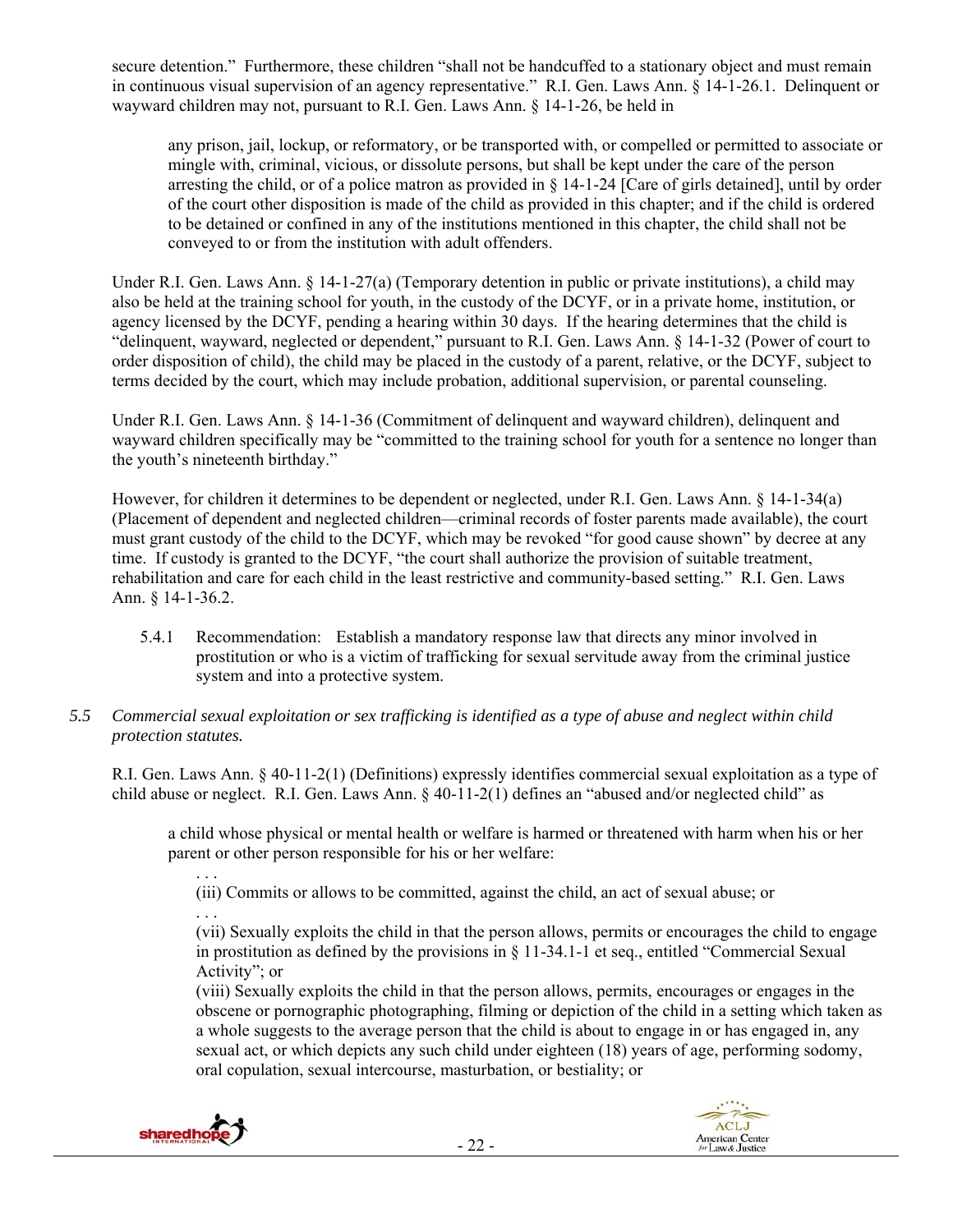(ix) Commits or allows to be committed any sexual offense against the child as such sexual offenses are defined by the provisions of chapter 37 [Sexual assault] of title 11 [Criminal offenses], entitled "Sexual Assault", as amended; or

(x) Commits or allows to be committed against any child an act involving sexual penetration or sexual contact if the child is under fifteen (15) years of age; or if the child is fifteen (15) years or older, and (1) force or coercion is used by the perpetrator ...

*5.6 The definition of "caregiver" (or similar term) in the child welfare statutes is broad enough to include a trafficker who has custody or control of a child in order to bring a trafficked child into the protection of child protective services.* 

R.I. Gen. Laws Ann. § 40-11-2(9) (Definitions) defines a "person responsible for child's welfare" as

the child's parent, guardian, any individual, eighteen (18) years of age or older, who resides in the home of a parent or guardian and has unsupervised access to a child, foster parent, an employee of a public or private residential home or facility, or any staff person providing out-of-home care (out-of-home care means child day care to include family day care, group day care, and center-based day care). . . .

5.5.1 Recommendation: Amend the definition of "person responsible for child's welfare" in R.I. Gen. Laws Ann. § 40-11-2(9) (Definitions) to include any person in control of a child, which would reach the role of the trafficker.

### *5.7 Crime victims' compensation is specifically available to a child victim of sex trafficking or CSEC without regard to ineligibility factors.*

Although not specifically listed as a crime for which victim's compensation is available, a child sex trafficking victim may receive an award under the discretionary authority of the office of the general treasurer. R.I. Gen. Laws Ann. §§ 12-25-19, 12-25-20, 12-25-22. R.I. Gen. Laws Ann. § 12-25-19(a) states that a victim who "is injured or killed by any act . . . within the description of the offenses listed in § 12-25-20 . . . may apply to the office for compensation." Offenses listed in R.I. Gen. Laws Ann. § 12-25-20 include

(7) Kidnapping;

. . .

. . .

(11) First or second degree sexual assault;

(12) Child molestation, first or second degree;

(18) Any other crime excluding motor vehicle offenses other than those enumerated in this section which results in personal injury<sup>59</sup> or death; ... . . . .

This statute does not expressly mention violations of R.I. Gen. Laws Ann. § 11-67-6 (Sex trafficking of a minor), § 11-9-1(b), (c) (Exploitation for commercial or immoral purposes), § 11-9-2 (Employment of children for unlawful purposes), § 11-9-1.1 (Child nudity prohibited in publications), § 11-37-8.8(a) (Indecent solicitation of a child), or § 11-9-1.3(a)(4) (Child pornography prohibited). R.I. Gen. Laws Ann. § 12-25-20. However, the inclusion in subsection (18) of "[a]ny other crime . . . which results in personal injury or death" should include the offenses.

  $^{59}$  R.I. Gen. Laws Ann. § 12-25-17(7) defines "personal injury" as "actual bodily harm, mental or nervous shock, and a pregnancy resulting from sexual attack."



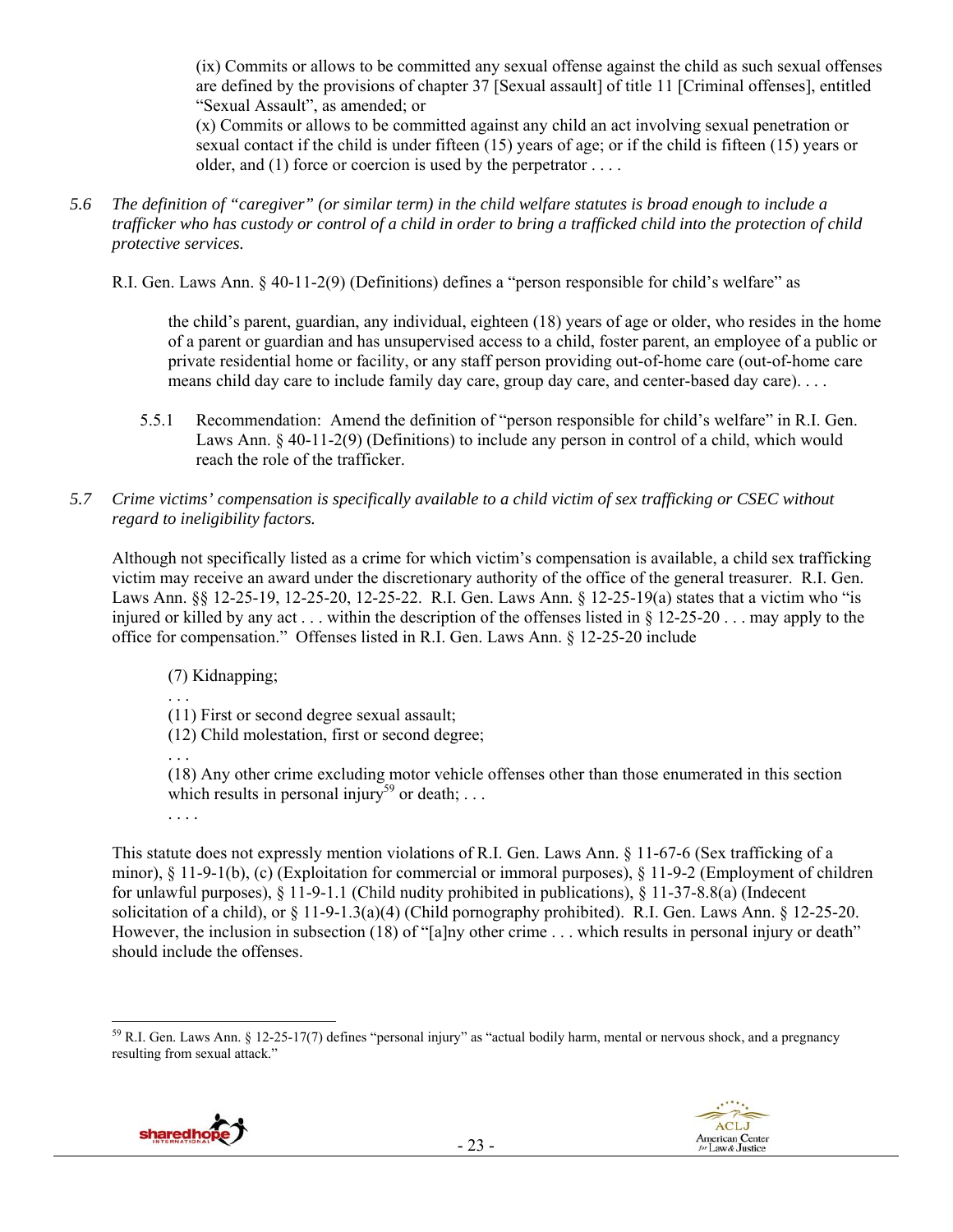But barriers to accessing crime compensation funds exist. R.I. Gen. Laws Ann. § 12-25-22(a) (Limitations upon awarding compensation) requires a victim to both report the crime to law enforcement within 10 days of the crime's occurrence and commence an "action for compensation" within 3 years of the occurrence of the crime. A claim may be allowed, however, where the "victim was below the age of eighteen (18) years of age or of unsound mind, or for good cause shown." The office of the general treasurer also "may reduce or deny" a victim's award based on "compliance by the victim with the reasonable requests of law enforcement," and the victim's behavior "which directly or indirectly contributed to his or her injury or death." R.I. Gen. Laws Ann. § 12-25-19(d)(1)(i), (d)(1)(iv).

- 5.7.1 Recommendation: Amend R.I. Gen. Laws Ann. § 12-25-20 (Offenses to which chapter applies) to include expressly R.I. Gen. Laws Ann.  $\S 11-67-6$  (Sex trafficking of a minor),  $\S 11-9-1(b)$ , (c) (Exploitation for commercial or immoral purposes), § 11-9-2 (Employment of children for unlawful purposes), § 11-9-1.1 (Child nudity prohibited in publications), § 11-37-8.8(a) (Indecent solicitation of a child), and § 11-37-6 (Third degree sexual assault) as offenses for which a victim may be eligible for compensation.
- 5.7.2 Recommendation: Amend R.I. Gen. Laws Ann. § 12-25-22(a) (Limitations upon awarding compensation) to clarify that good cause exists for victims of domestic minor sex trafficking or commercial sexual exploitation.
- *5.8 Victim-friendly procedures and protections are provided in the trial process for minors under 18.*

R.I. Gen. Laws Ann. § 12-28-8(b), (c) (Child victims) provides the following rights to children under 15 years old who are victims of felonies:

(1) To have explanations, in language understandable to a child of the victim's age, of all investigative and judicial proceedings in which the child will be involved;

(2) To be accompanied at all investigative and judicial proceedings by a relative, guardian, or other person who will contribute to the child's sense of well-being, unless it is determined by the party conducting the proceeding that the presence of the particular person would substantially impede the investigation or prosecution of the case;

(3) To have all investigative and judicial proceedings in which the child's participation is required arranged so as to minimize the time when the child must be present;

(4) To be permitted to testify at all judicial proceedings in the manner which will be least traumatic to the child, consistent with the rights of the defendant;

(5) To be provided information about and referrals to appropriate social service programs to assist the child and the child's family in coping with the emotional impact of the crime and the subsequent proceedings in which the child is involved.

Additional rights are provided to children under R.I. Gen. Laws Ann. § 42-72-15 (Children's bill of rights). Included, among other rights, under R.I. Gen. Laws Ann. § 42-72-15 are the following rights:

(g) Each child may receive his or her clergyman, attorney, guardian ad litem, special advocate, or child advocate at any reasonable time.

. . . . (i) Each child under the supervision of the department shall have the right to counsel, and the right to receive visits from physicians and mental health professionals.

. . . . (n) A child victim or witness shall be afforded the protections of  $\S$  12-28-9 [Victims' services unit] under the direction of the department of children, youth, and families, and the department shall advise the court and the police and the prosecutor on the capacity of the child victim to understand and

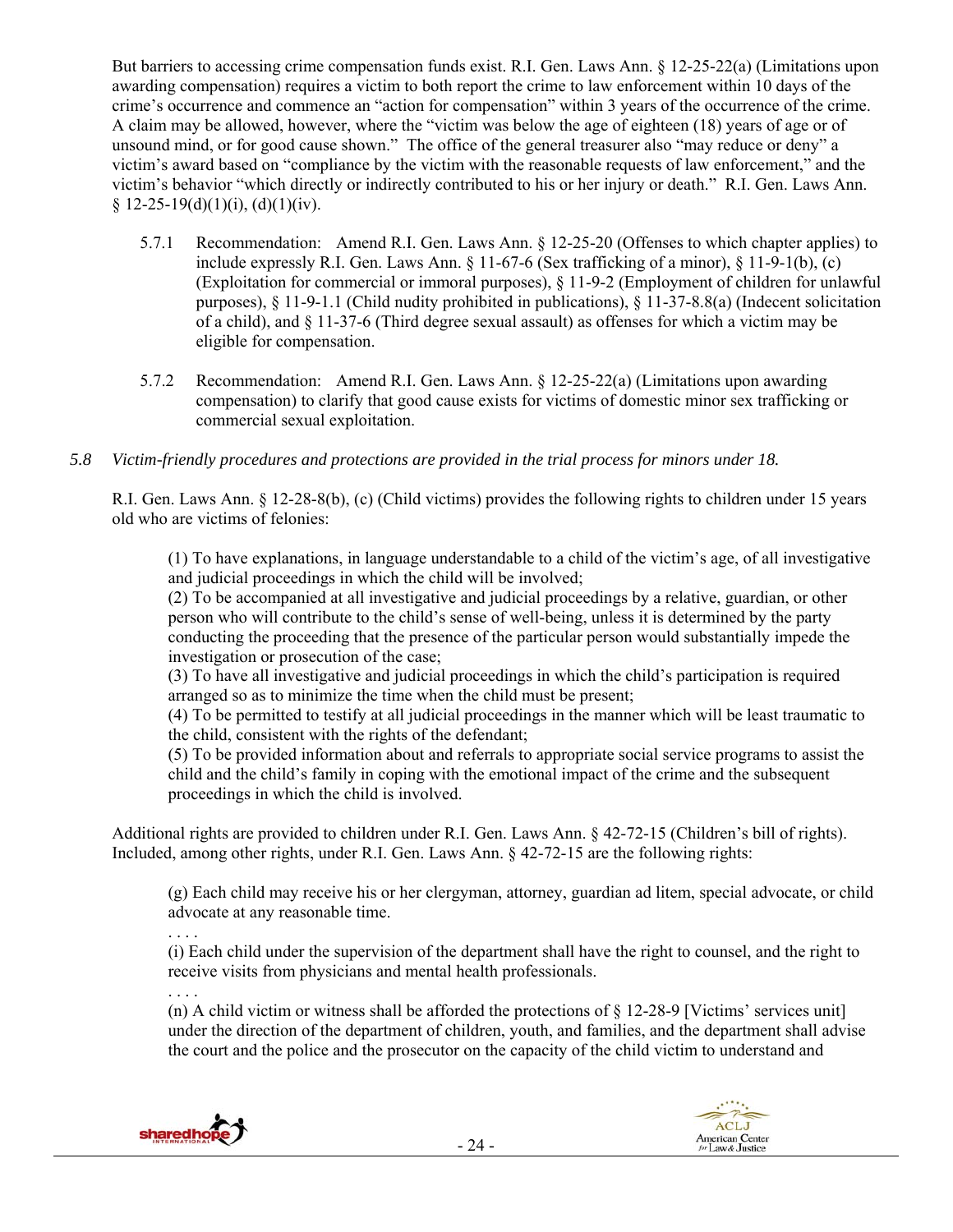participate in the investigation and in the court proceedings and of the potential effect of the proceedings on the child.

. . . .

Rhode Island's general victim rights, under R.I. Gen. Laws Ann. § 12-28-3(a) (General rights), further provide the following rights, among others, to all crime victims:

(3) To receive protection from harm and threats of harm arising out of the victim's cooperation with law enforcement and prosecution efforts, and to be provided with information as to the means of protection available;

(5) To be provided, whenever feasible, with a secure waiting area during court proceedings that does not require the victim to be in close proximity to the defendant and the family and friends of the defendant;

. . . .

. . .

Additionally, R.I. Gen. Laws Ann. § 12-28-9(a) (Victims' services unit) establishes a victims' services unit whose services include, among others, "(4) Assistance in preparing for and making court appearances and in making victim impact statements . . . ."

Under R.I. Gen. Laws Ann. § 11-37-13.2(a) (Alternative methods of victim testimony—child victim), victims of sexual assault who are under 18 years of age may provide testimony via videotape or closed circuit television, "upon a showing that the child is unable to testify before the court without suffering unreasonable and unnecessary mental or emotional harm." If the child victim is 14 years old or younger, "there shall be a rebuttable presumption that the child is unable to testify before the court without suffering unreasonable and unnecessary mental or emotional harm." R.I. Gen. Laws Ann. § 11-37-13.2(a). When the court permits a child to give testimony outside the court room, "[o]nly the judge, attorneys for the parties, persons necessary to operate the recording or broadcasting equipment, and any person whose presence would contribute to the welfare and well-being of the child may be present in the room with the child during his or her testimony." R.I. Gen. Laws Ann. § 11-37-13.2(a).

Under R.I. Gen. Laws Ann. § 11-37-13 (Prior sexual conduct of complainant—admissibility of evidence) and R.I. R. Evid. 412, where a defendant is charged with sexual assault, evidence of the victim's past sexual behavior with persons other than the defendant may be admissible, provided that specified notice requirements are met and the evidence is relevant. Additionally, under R.I. Gen. Laws Ann. § 11-34.1-10 (Reputation testimony as evidence), "In the trial of any person charged with a violation of this chapter [Chapter 11-34.1 (Commercial sexual activity)], testimony concerning the reputation of the place where the violation occurred or of persons who frequent or reside in it shall be admissible in evidence in support of the charge."

Pursuant to R.I. Gen. Laws Ann. § 40-11-14 (Right to representation in court proceedings), abused or neglected children also are afforded the right to "have a guardian ad litem and/or a court-appointed special advocate appointed by the court to represent this child, all in the discretion of the court."

*5.9 Expungement or sealing of juvenile arrest or criminal records resulting from arrests or adjudications for prostitution-related offenses committed as a result of, or in the course of, the commercial sexual exploitation of a minor is available within a reasonable time after turning 18.* 

Rhode Island law does not provide for the automatic sealing of juvenile records upon application by the minor at age 18. R.I. Gen. Laws Ann. § 14-1-6.1(a)(i)–(ii) (Records) provides,

(i) All police records relating to the arrest, detention, apprehension and disposition of the juvenile and all records of identification maintained pursuant to chapter 12-1 of the general laws shall be treated as

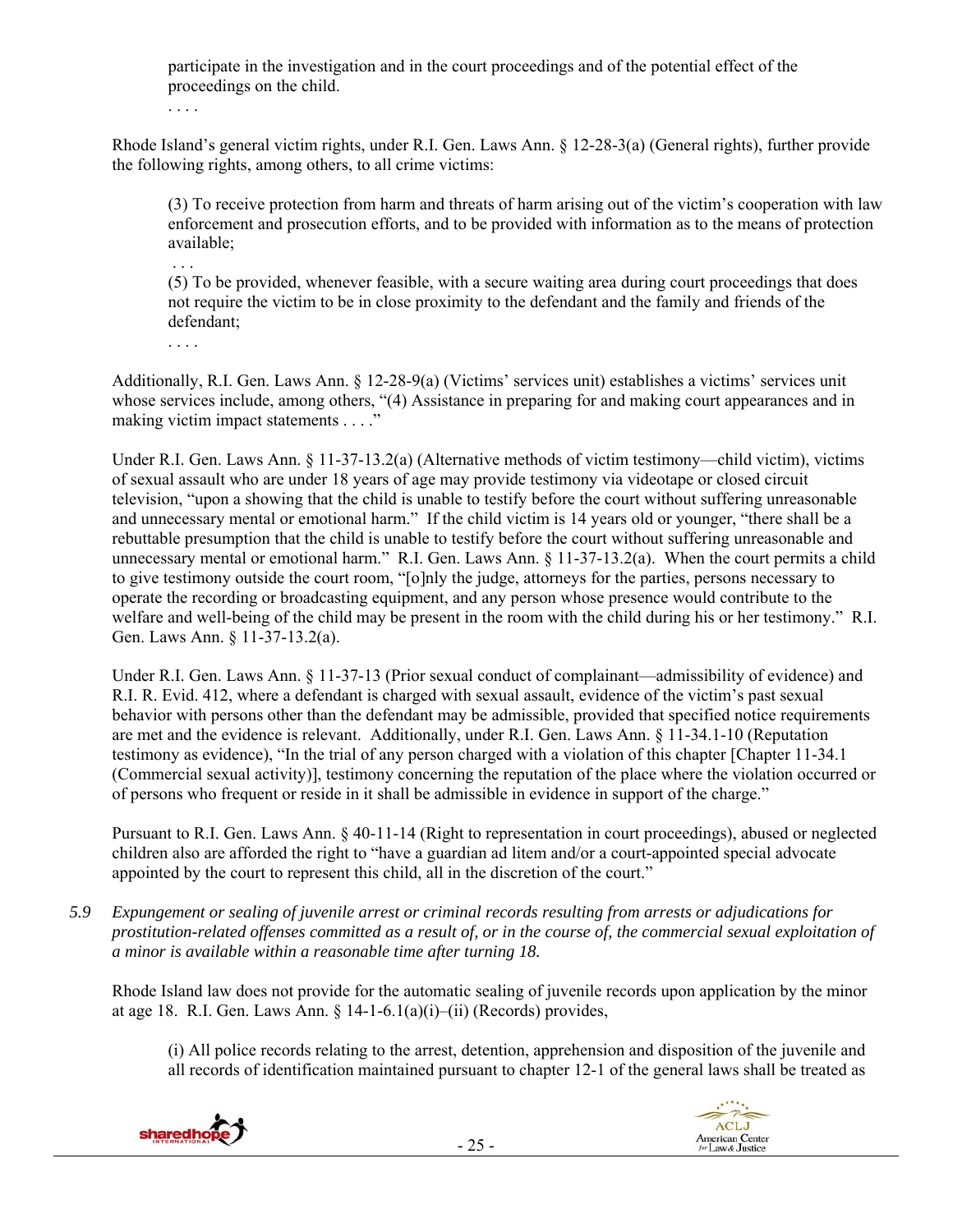family court records in accordance with §§ 14-1-64 [Disposition of juvenile records] and 38-2-2 [Definitions] of the general laws . . . and

(ii) All court records of such proceedings shall be sealed upon final disposition of the case in the event of a no information, dismissal or not guilty finding or upon the completion of any sentence, probation and/or parole imposed therein.

R.I. Gen. Laws Ann. § 14-1-64(a) (Disposition of juvenile records) further states,

All police records relating to the arrest, detention, apprehension, and disposition of any juveniles shall be kept in files separate and apart from the arrest records of adults and shall be withheld from public inspection, but the police report relating to the arrest or detention of a juvenile shall be open to inspection and copying upon request and upon payment of copying costs . . . by the parent, guardian, or attorney of the juvenile involved. After disposition of an offense and upon execution of an appropriate release and upon payment of copying costs . . . by the parent, guardian or attorney of the juvenile involved, records relating to the arrest, detention, apprehension and disposition of the juveniles shall be open to inspection and copying by the parent, guardian, or attorney of the juvenile involved.

Apart from the provisions of R.I. Gen. Laws Ann. § 14-1-6.1 and § 14-1-64(a), the records of any person found guilty of a violation of R.I. Gen. Laws Ann. § 11-34.1-2 (Prostitution), at the discretion of the court, "may be expunged one year after completion of that person's sentence." R.I. Gen. Laws Ann. § 11-34.1-5(a).

# *5.10 Victim restitution and civil remedies are authorized by law for minor victims of sex trafficking or CSEC.*

R.I. Gen. Laws Ann. § 12-19-32 (Restitution) provides that "[i]n addition to or in lieu of any non-mandatory sanction imposed as part of a sentence or as a condition of probation, a judge at the time of sentencing may order restitution which may be in the form of monetary payment or some type of community restitution." If the court orders a defendant to make restitution, pursuant to R.I. Gen. Laws Ann. § 12-28-5.1 (Restitution), "a civil judgment shall automatically be entered by the trial court against the defendant on behalf of the victim for that amount." R.I. Gen. Laws Ann. § 11-67-4 (Restitution)<sup>60</sup> specifically requires the court to order a defendant to pay as restitution the greater of,

(a) The gross income or value to the defendant of the victim's labor or commercial sexual activity; or (b) The value of the victim's labor as guaranteed under the minimum wage law and overtime provisions of the Fair Labor Standards Act (FLSA) or the minimum wage law, whichever is greater.

No civil remedies are expressly authorized under Title 11, Chapter 67 (Trafficking of persons and involuntary servitude); however, R.I. Gen. Laws Ann. § 9-1-2 (Civil liability for crimes and offenses) states,

Whenever any person shall suffer any injury to his or her person, reputation, or estate by reason of the commission of any crime or offense, he or she may recover his or her damages for the injury in a civil action against the offender, and it shall not be any defense to such action that no criminal complaint for the crime or offense has been made; . . . .

5.10.1 Recommendation: Enact a law providing a civil cause of action for domestic minor sex trafficking victims.

 <sup>60</sup> *See supra* note 19 for a discussion regarding the applicability of these provisions.

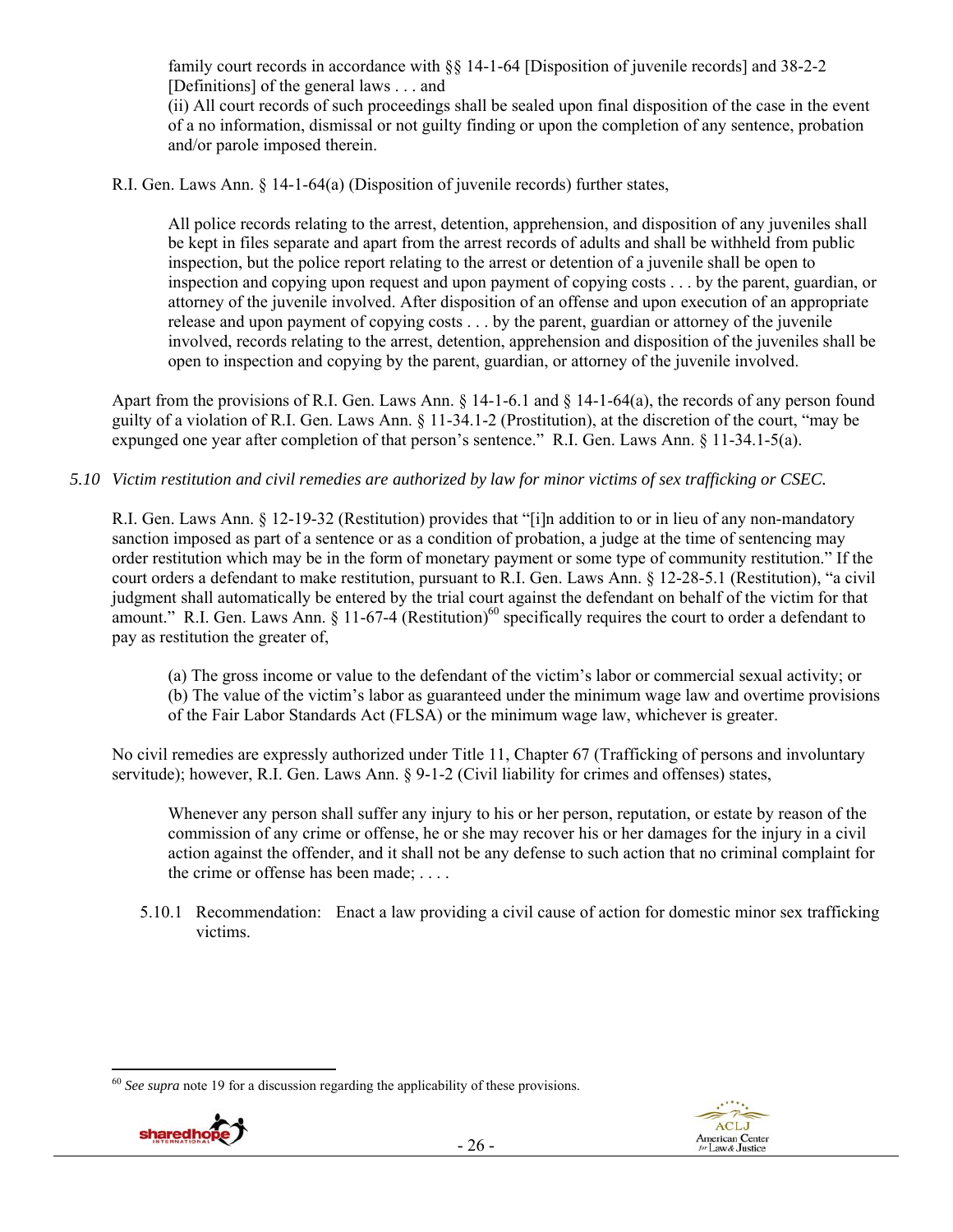*5.11 Statutes of limitations for civil and criminal actions for child sex trafficking or CSEC offenses are eliminated or lengthened sufficiently to allow prosecutors and victims a realistic opportunity to pursue criminal action and legal remedies.* 

For criminal prosecutions, R.I. Gen. Laws Ann. § 12-12-17(a)–(c) (Statute of limitations) provides,

(a) There shall be no statute of limitations for the following offenses: . . . first degree child molestation sexual assault, second degree child molestation sexual assault . . . .

(b) The statute of limitations for the following offenses shall be ten (10) years: . . . any violation of chapter 15 of title 7 (racketeer influenced and corrupt organizations); any violation of chapter 57 of title 11 (racketeer violence) . . . .

(c) The statute of limitations for any other criminal offense shall be three (3) years unless a longer statute of limitations is otherwise provided for in the general laws.

Because no statute of limitations is provided under R.I. Gen. Laws Ann. § 11-67-6 (Sex trafficking of a minor), § 11-9-1(b), (c) (Exploitation for commercial or immoral purposes), § 11-9-2 (Employment of children for unlawful purposes), § 11-9-1.1 (Child nudity prohibited in publications), § 11-37-8.8(a) (Indecent solicitation of a child), or  $\S 11-9-1.3(a)(4)$  (Child pornography prohibited), prosecutions for these crimes must commence within 3 years of the commission of the offense.

Generally, under R.I. Gen. Laws Ann. § 9-1-19 (Disability postponing running of statute), where the plaintiff in a civil action is a minor, the statute of limitations tolls until the minor turns 18. However, pursuant to R.I. Gen. Laws Ann. § 9-1-51 (Limitation on actions based on sexual abuse or exploitation of a child),

(a) All claims or causes of action based on intentional conduct brought by any person for recovery of damages for injury suffered as a result of childhood sexual abuse shall be commenced within seven (7) years of the act alleged to have caused the injury or condition, or seven (7) years of the time the victim discovered or reasonably should have discovered that the injury or condition was caused by the act, whichever period expires later.

(b) The victim need not establish which act in a series of continuing sexual abuse or exploitation incidents cause the injury complained of, but may compute the date of discovery from the date of the last act by the same perpetrator which is part of a common scheme or plan of sexual abuse or exploitation.

(c) The knowledge of a custodial parent or guardian shall not be imputed to a person under the age of eighteen (18) years.

(d) For purposes of this section, "child" means a person under the age of eighteen (18) years. (e) As used in this section, "childhood sexual abuse" means any act committed by the defendant against

a complainant who was less than eighteen (18) years of age at the time of the act and which act would have been a criminal violation of chapter 37 [Sexual assault] of title 11 [Criminal offenses].

R.I. Gen. Laws Ann. § 9-1-51 supersedes the tolling provisions under R.I. Gen. Laws Ann. § 9-1-19, as R.I. Gen. Laws Ann. § 9-1-24 (Special limitations provisions unaffected) states that "[t]he provisions of §§ 9-1-14– 9-1-23 shall not apply to any case in which a different time is limited by special provisions."

5.11.1 Recommendation: Amend R.I. Gen. Laws Ann. § 12-12-17(a) (Statute of limitations) to include R.I. Gen. Laws Ann. § 11-67-6 (Sex trafficking of a minor).



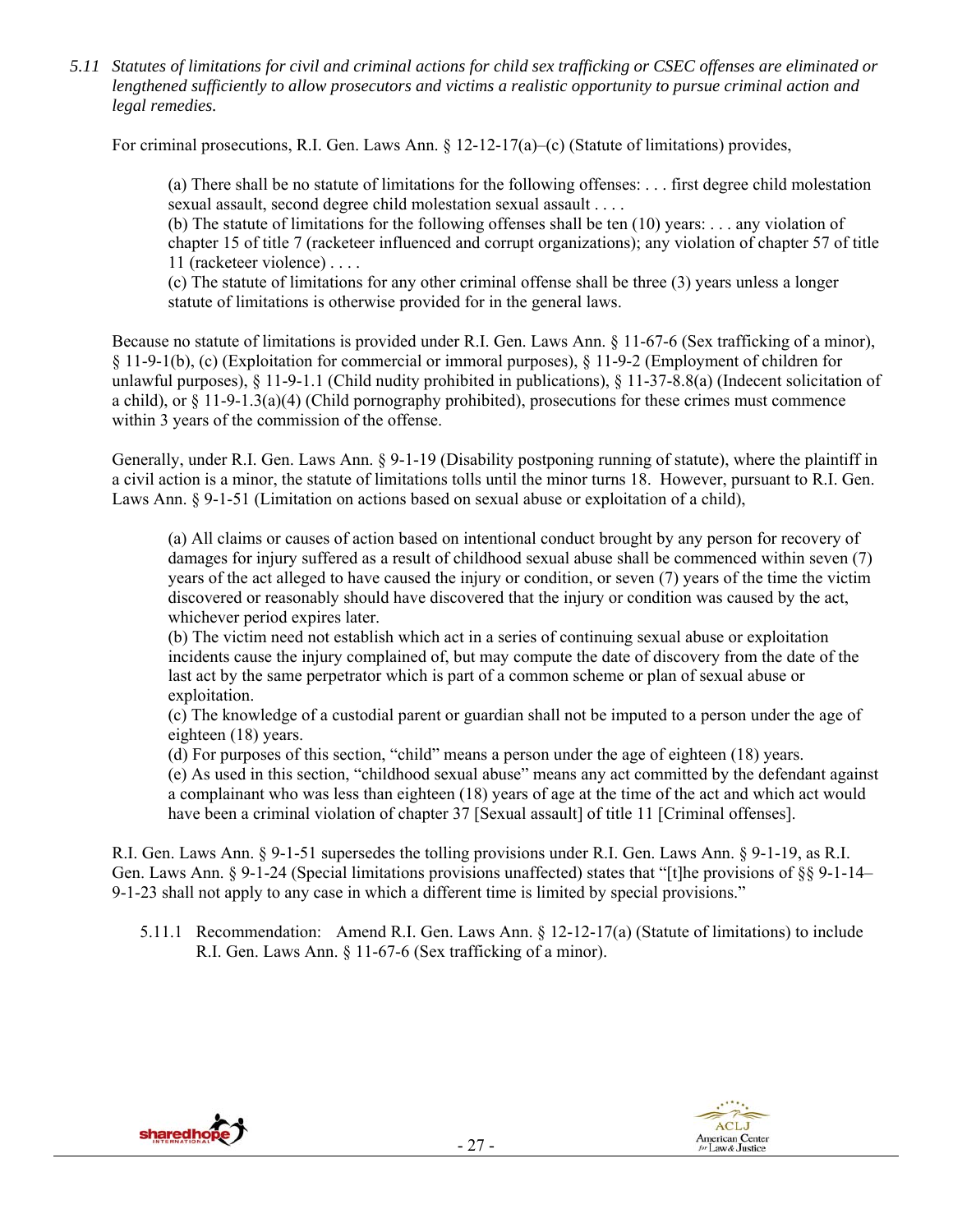# Framework Issue 6: Criminal justice tools for investigation and prosecutions

### *Legal Components:*

- *6.1 Training on human trafficking and domestic minor sex trafficking for law enforcement is statutorily mandated.*
- *6.2 Single party consent to audiotaping is permitted in law enforcement investigations.*
- *6.3 Domestic minor sex trafficking investigations may use wiretapping to investigate the crime.*
- *6.4 Using a law enforcement decoy posing as a minor to investigate buying or selling of commercial sex acts is not a defense to soliciting, purchasing, or selling sex with a minor.*
- *6.5 Using the Internet to investigate buyers and traffickers is a permissible investigative technique.*
- *6.6 Law enforcement and child welfare agencies are mandated to promptly report missing and recovered children.*

*\_\_\_\_\_\_\_\_\_\_\_\_\_\_\_\_\_\_\_\_\_\_\_\_\_\_\_\_\_\_\_\_\_\_\_\_\_\_\_\_\_\_\_\_\_\_\_\_\_\_\_\_\_\_\_\_\_\_\_\_\_\_\_\_\_\_\_\_\_\_\_\_\_\_\_\_\_\_\_\_\_\_\_\_\_\_\_\_\_\_\_\_\_\_* 

# *Legal Analysis:*

*6.1 Training on human trafficking and domestic minor sex trafficking for law enforcement is statutorily mandated.*

Law enforcement officers are required to receive several types of training, but training on human trafficking and domestic minor sex trafficking are not among them. R.I. Gen. Laws Ann. § 42-28-25(a) (State and municipal police training school established) provides for the establishment of a "state and municipal police training academy." Similarly, R.I. Gen. Laws Ann. § 42-28.2-2 (Municipal police training academy school established) creates "a municipal training school, for the use of all municipal police departments with the exception of the Providence police department."

- 6.1.1 Recommendation: Amend R.I. Gen. Laws Ann. § 12-29-6 (Training) to require law enforcement officers to receive training on human trafficking and domestic minor sex trafficking.
- *6.2 Single party consent to audiotaping is permitted in law enforcement investigations.*

Rhode Island allows single party consent to audiotaping. R.I. Gen. Laws Ann. § 11-35-21(a) (Unauthorized interception, disclosure or use of wire, electronic, or oral communication) generally makes it a crime for a "person to intercept or attempt to intercept, any wire, electronic, or oral communication." However, pursuant to R.I. Gen. Laws Ann.  $\S 11-35-21(c)$ , it is not a crime for

(2) A person acting under color of law to intercept a wire, electronic, or oral communication, where that person is a party to the communication, or where one of the parties to the communication has given prior consent to the interception; or

(3) A person not acting under color of law to intercept a wire, electronic, or oral communication, where the person is a party to the communication, or one of the parties to the communication has given prior consent to the interception unless the communication is intercepted for the purpose of committing any criminal or tortious act in the violation of the constitution or laws of the United States or of any state or for the purpose of committing any other injurious act.

*6.3 Domestic minor sex trafficking investigations may use wiretapping to investigate the crime.* 

Rhode Island law does not expressly authorize the use of wiretapping in the investigation of R.I. Gen. Laws Ann. § 11-67-6 (Sex trafficking of a minor) or any CSEC laws. R.I. Gen. Laws Ann. § 12-5.1-2(a) (Application for orders) states that "[t]he attorney general, or an assistant attorney general specially designated by the attorney general, may apply ex parte to the presiding justice of the superior court of competent jurisdiction for



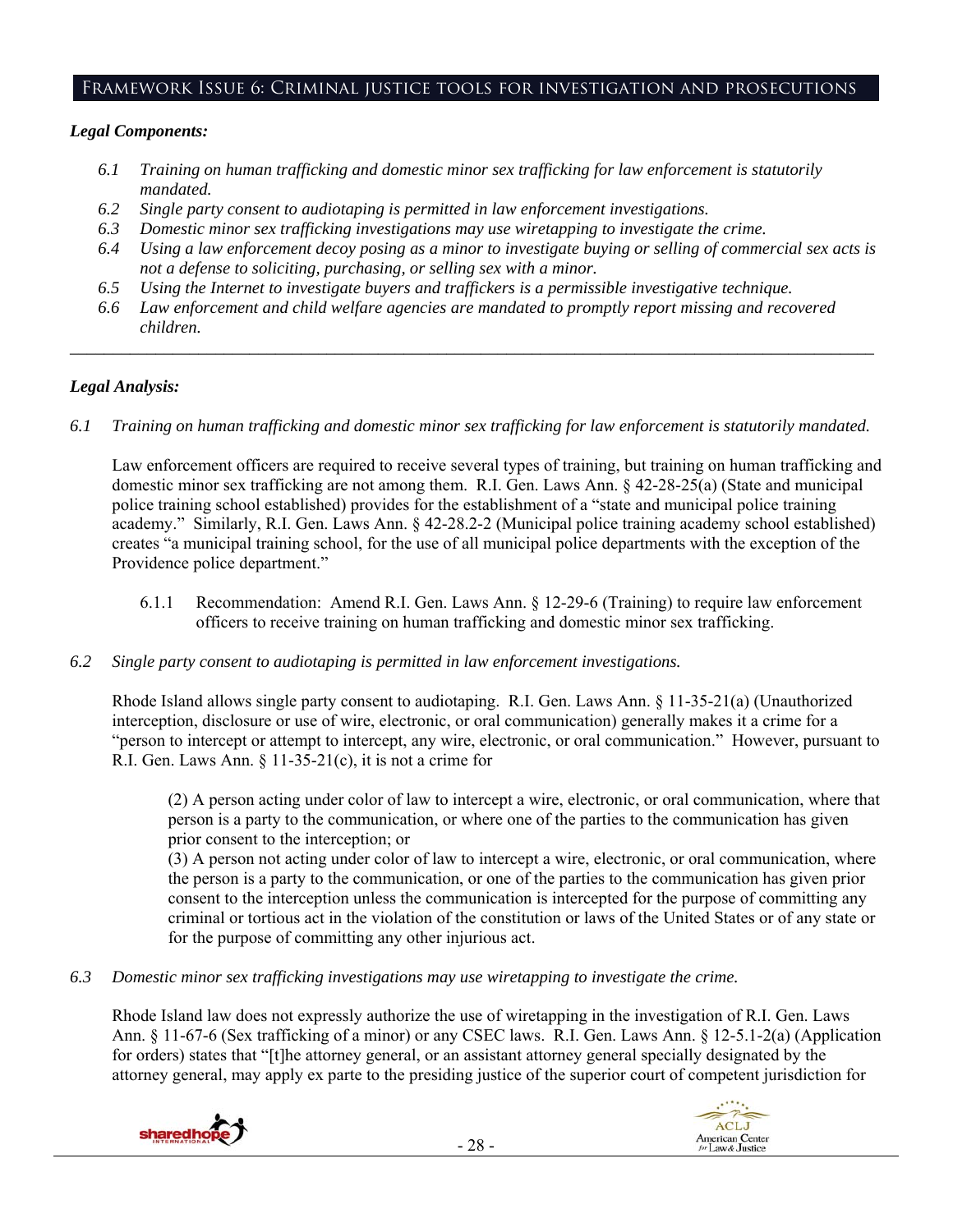an order authorizing the interception of any wire, electronic, or oral communications." R.I. Gen. Laws Ann. § 12-5.1-4(a) (Issuance of orders) allows an order authorizing wiretapping if

(1) There is probable cause for belief that an individual is committing, has committed, or is about to commit a particular designated offense;

(2) There is probable cause for belief that particular communications concerning that offense will be obtained through the interception;

(3) Normal investigative procedures have been tried and have failed or reasonably appear to be unlikely to succeed if tried, or to be too dangerous;

(4) There is probable cause for belief that the facilities from which, or the place where, the wire, electronic, or oral communications are to be intercepted, are being used, or are about to be used, in connection with the commission of the offense, or are leased to, listed in the name of, or commonly used by the individual.

The only crime included in the definition of "designated offense" in R.I. Gen. Laws Ann. § 12-5.1-1(4) (Definitions) that could be relevant to domestic minor sex trafficking is kidnapping. No other trafficking or CSEC crime is listed among the designated offenses.

- 6.3.1 Recommendation: Amend R.I. Gen. Laws Ann. § 12-5.1-1(4) (Definitions) to include violations of R.I. Gen. Laws Ann. § 11-67-6 (Sex trafficking of a minor), § 11-9-1 (Exploitation for commercial or immoral purposes), § 11-9-2 (Employment of children for unlawful purposes), § 11-9-1.1 (Child nudity prohibited in publications), and § 11-37-8.8(a) (Indecent solicitation of a child) as "designated offenses" for purposes of using wiretapping in an investigation.
- *6.4 Using a law enforcement decoy posing as a minor to investigate buying or selling of commercial sex acts is not a defense to soliciting, purchasing, or selling sex with a minor.*

R.I. Gen. Laws Ann. § 11-37-8.8(a) (Indecent solicitation of a child) applies where a defendant "knowingly solicits<sup>61</sup> another person under eighteen (18) years of age or one whom he or she believes is a person under eighteen (18) years of age for the purpose of engaging in an act of prostitution" or another specified crime. Because a violation of R.I. Gen. Laws Ann. § 11-37-8.8(b) occurs where the defendant believes the person solicited is a minor, Rhode Island appears to permit law enforcement to use a decoy.

*6.5 Using the Internet to investigate buyers and traffickers is a permissible investigative technique.* 

R.I. Gen. Laws Ann. § 11-37-8.8(a) (Indecent solicitation of a child) applies where a defendant "knowingly solicits another person under eighteen (18) years of age or one whom he or she believes is a person under eighteen (18) years of age for the purpose of engaging in an act of prostitution" or another specified crime. R.I. Gen. Laws § 11-37-8.8(b) defines "solicit" as "to command, authorize, urge, incite, request, or advise another to perform an act by any means including, but not limited to . . . by computer, [or] through the Internet." Because a violation of R.I. Gen. Laws Ann. § 11-37-8.8(a) occurs where the defendant believes the person solicited is a minor, Rhode Island appears to permit the use of the Internet to investigate buyers and traffickers.

*6.6 Law enforcement and child welfare agencies are mandated to promptly report missing and recovered children.* 

Rhode Island has established a missing children's information center, pursuant to R.I. Gen. Laws Ann. § 42- 28.8-1 (Missing children's information center), with the responsibility, pursuant to R.I. Gen. Laws Ann. § 42- 28.8-2 to

 <sup>61</sup> *See supra* note 6 for the definition of "solicit."